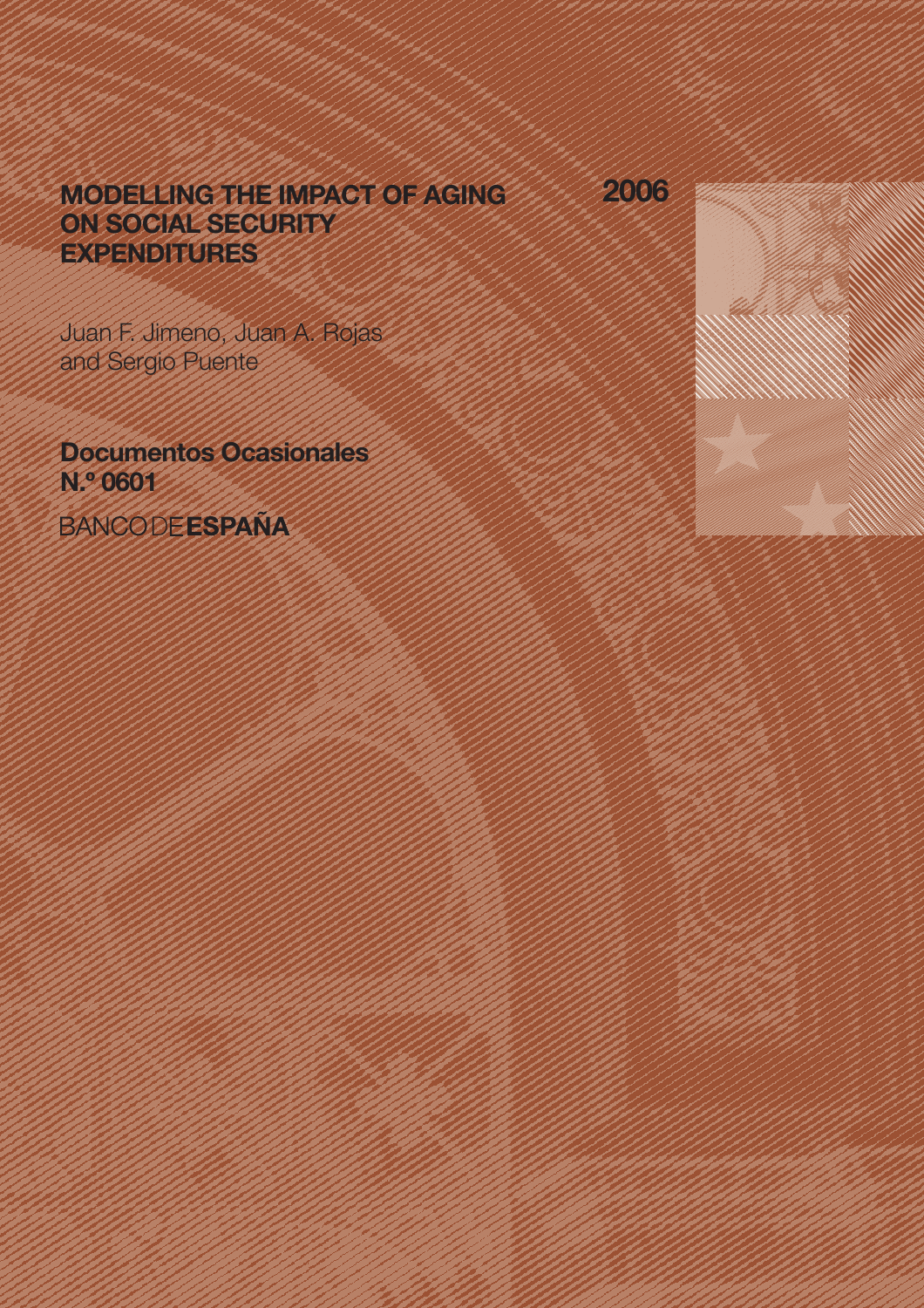#### MODELLING THE IMPACT OF AGING ON SOCIAL SECURITY EXPENDITURES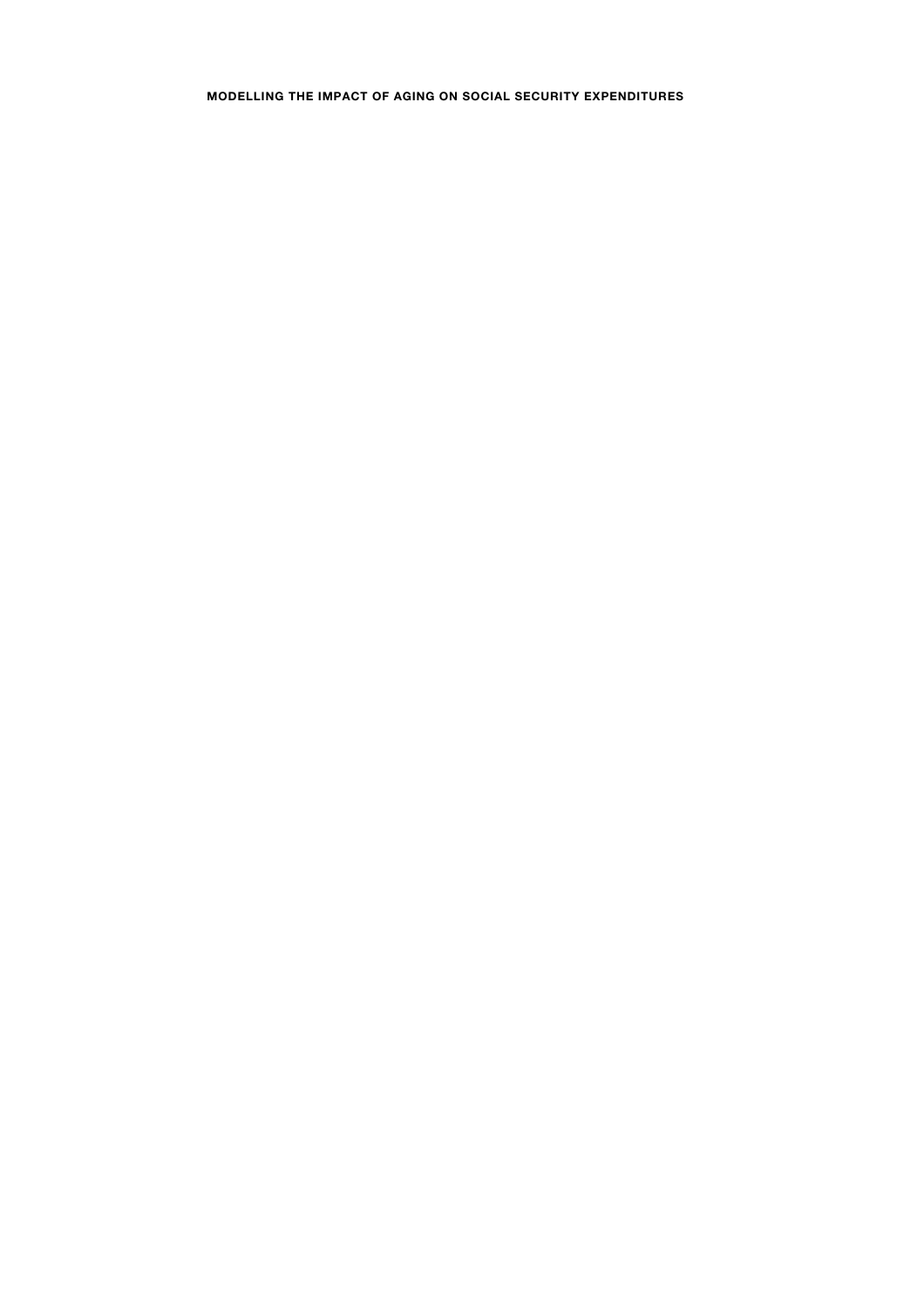# MODELLING THE IMPACT OF AGING ON SOCIAL SECURITY EXPENDITURES (\*)

### Juan F. Jimeno

BANCO DE ESPAÑA, CEPR, AND IZA

#### Juan A. Rojas

BANCO DE ESPAÑA

#### Sergio Puente

BANCO DE ESPAÑA

(\*) This paper was written as a contribution for the Seminar on Ageing and Pensions organised by the ECB Working Group on Econometric Modelling, Frankfurt 6-7 December 2005.

Documentos Ocasionales. N.º 0601 2006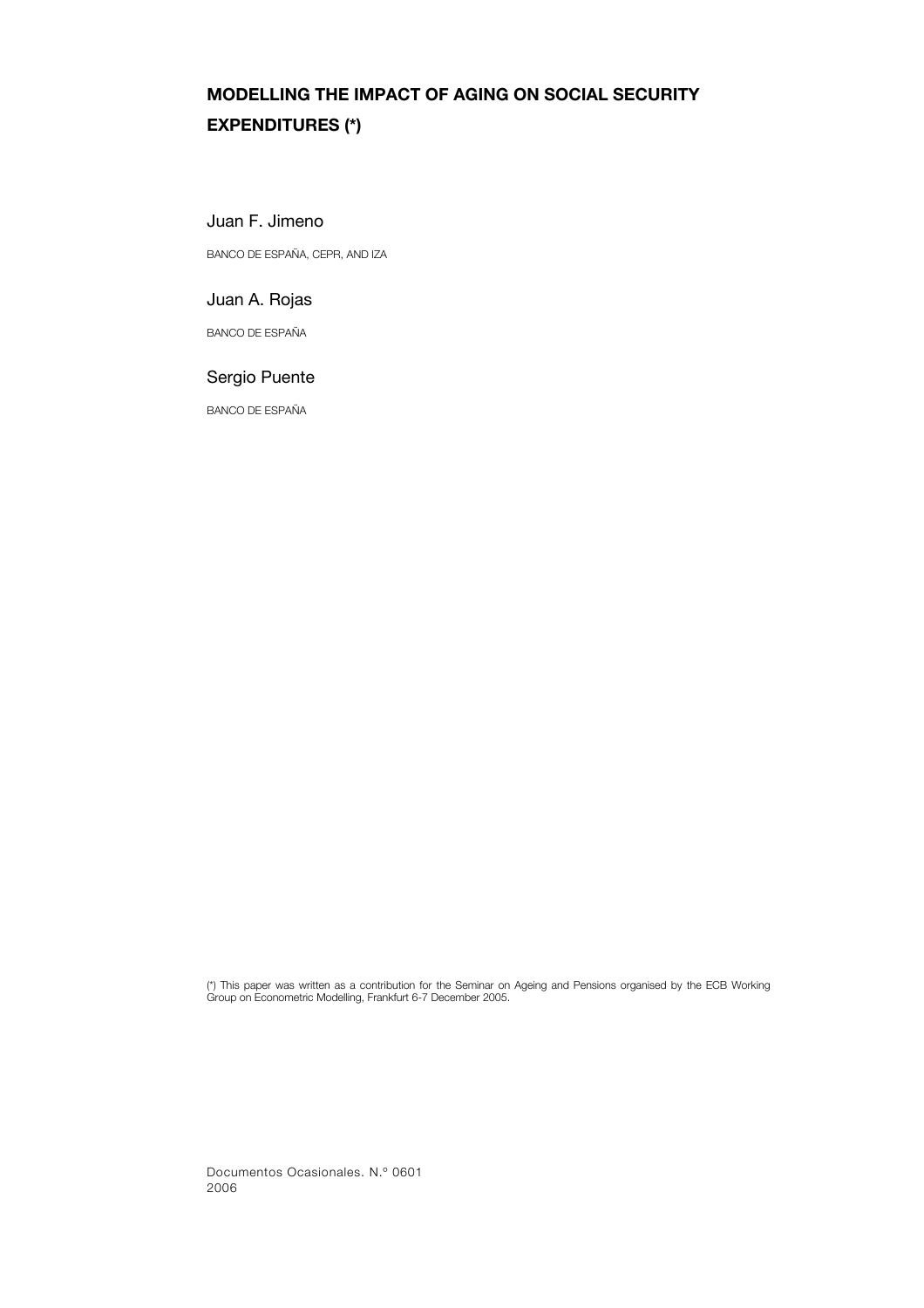The Occasional Paper Series seeks to disseminate work conducted at the Banco de España, in the performance of its functions, that may be of general interest.

The opinions and analyses in the Occasional Paper Series are the responsibility of the authors and, therefore, do not necessarily coincide with those of the Banco de España or the Eurosystem.

The Banco de España disseminates its main reports and most of its publications via the INTERNET at the following website: http://www.bde.es

Reproduction for educational and non-commercial purposes is permitted provided that the source is acknowledged.

© BANCO DE ESPAÑA, Madrid, 2006

ISSN: 1696-2222 (print) ISSN: 1696-2230 (on line) Depósito legal: M.5491-2006 Imprenta del Banco de España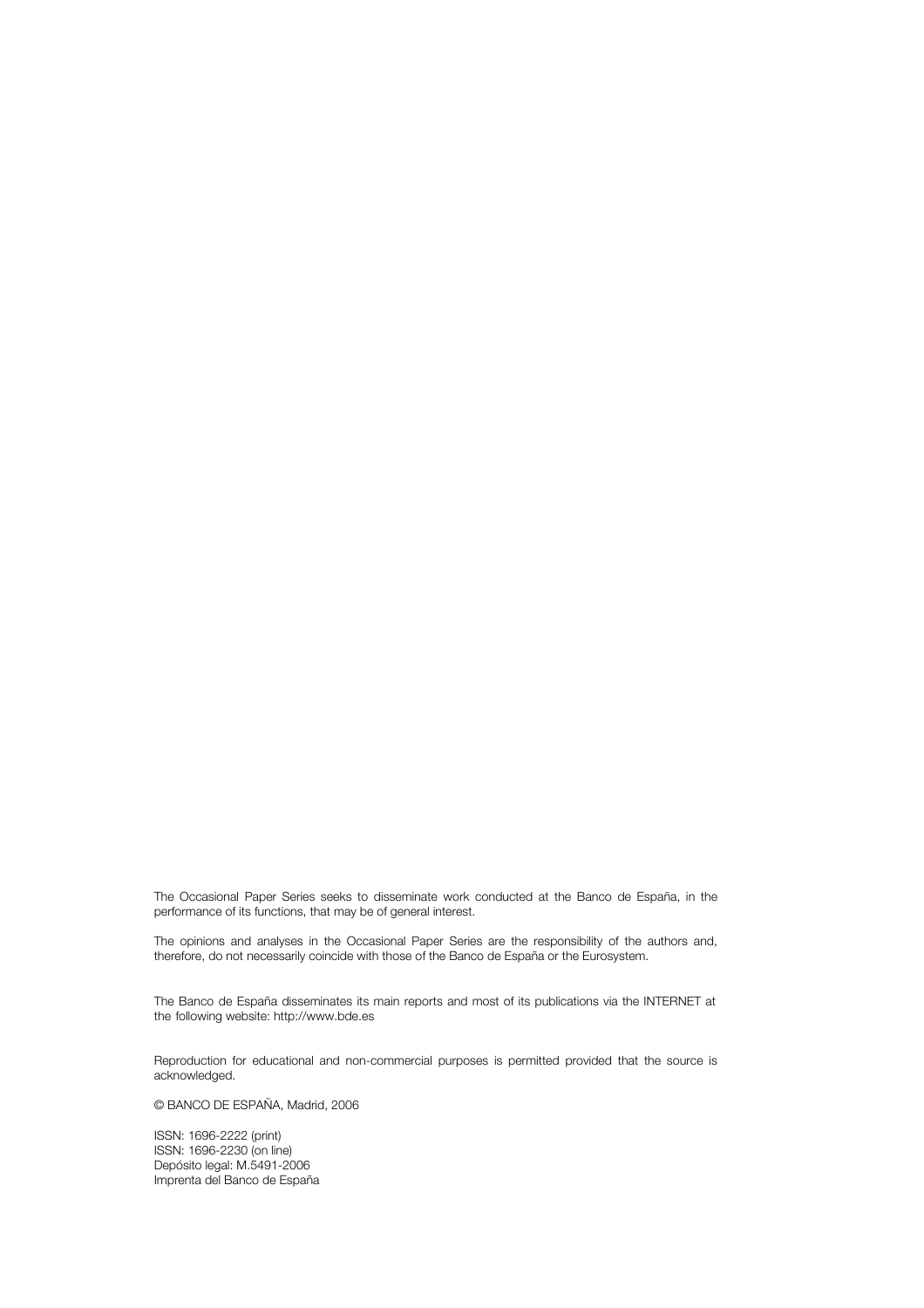#### Abstract

In this paper we survey the features of different approaches available in the literature used to study the effects of the aging of the population on Social Security expenditures. We comment on the weaknesses and strengths of each of them, and perform a quantitative analysis by comparing the results they imply in the particular case of the Spanish economy. Finally, we highlight some elements of the modelling strategies on which more evidence is needed for a correct evaluation of the problem at hand.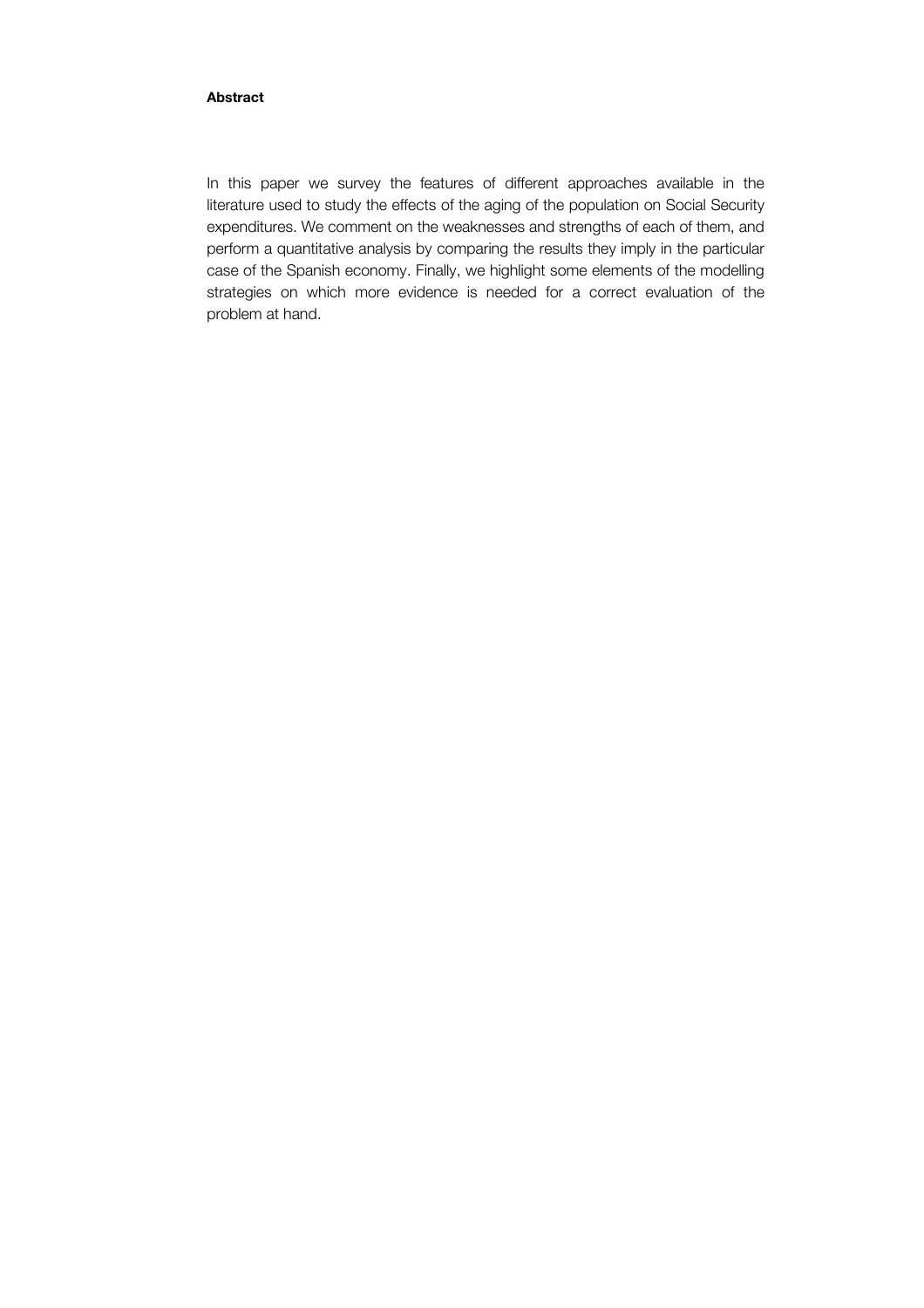# 1 Introduction

During the forthcoming decades in most European countries the demographic scenario will dramatically change. The fall in fertility experienced during the last quarter of the XXth Century and the continuation of the rise in longevity will lead to a significant increase in the proportion of the older population. Thus, Social Security programmes, whose expenditures are very much determined by the size of the older population, will come increasingly under financial stress.

At least since the early 1980s there have been many studies trying to quantify the rise in Social Security expenditures as a result of population aging (see, for instance, World Bank, 1994, Roseveare et al. 1996). Nowadays, the task continues, as many political institutions are concerned by the budgetary implications of demographic changes. Over the years, the methodologies used to yield some quantitative forecasts of the likely evolution of Social Security expenditures have been improved and, nowadays there is a menu of alternative approaches to perform this task. In this paper, we survey the features of different approaches available in the literature used to study the effects of the aging of the population on the sustainability of the social security system. We group them into three categories that we label as: i) aggregate accounting, ii) general equilibrium models, and iii) individual life-cycle profiles. We highlight the weakness and strengths of each of them, and compare their predictions about the evolution of Social Security expenditures for the Spanish case. As it will be made clear, there are some crucial elements of these modelling strategies on which more evidence is needed for a correct evaluation of the problem at hand. Notwithstanding, all of the quantitative exercises we perform conclude that the points of GDP which, under the current pension schemes, would have to be devoted to expenditures in Social Security are significantly higher than current expenditures.

The survey is structured in four more Sections. Sections 2 to 4 present the main features of the three approaches we analyze (aggregate accounting, general equilibrium models, individual life-cycle profiles). Section 5 comments on the results from each approach when they are applied to study the Spanish situation. Finally, Section 6 contains some concluding remarks, mainly addressed to highlight some elements on which more microeconomic evidence is needed to improve the modelling of the impact of aging on Social Security expenditures.

# 2 Aggregate Accounting

A first approach at performing projections of the financial situation of Social Security consists of making a certain set of assumptions about the evolution of several key demographic and economic variables, and then using accounting identities to infer expenditures and revenues. Here we only focus on expenditures. Under this approach, the behavior of some agents and the functioning of markets is not explicitly modeled. This feature is precisely the main difference between these models and general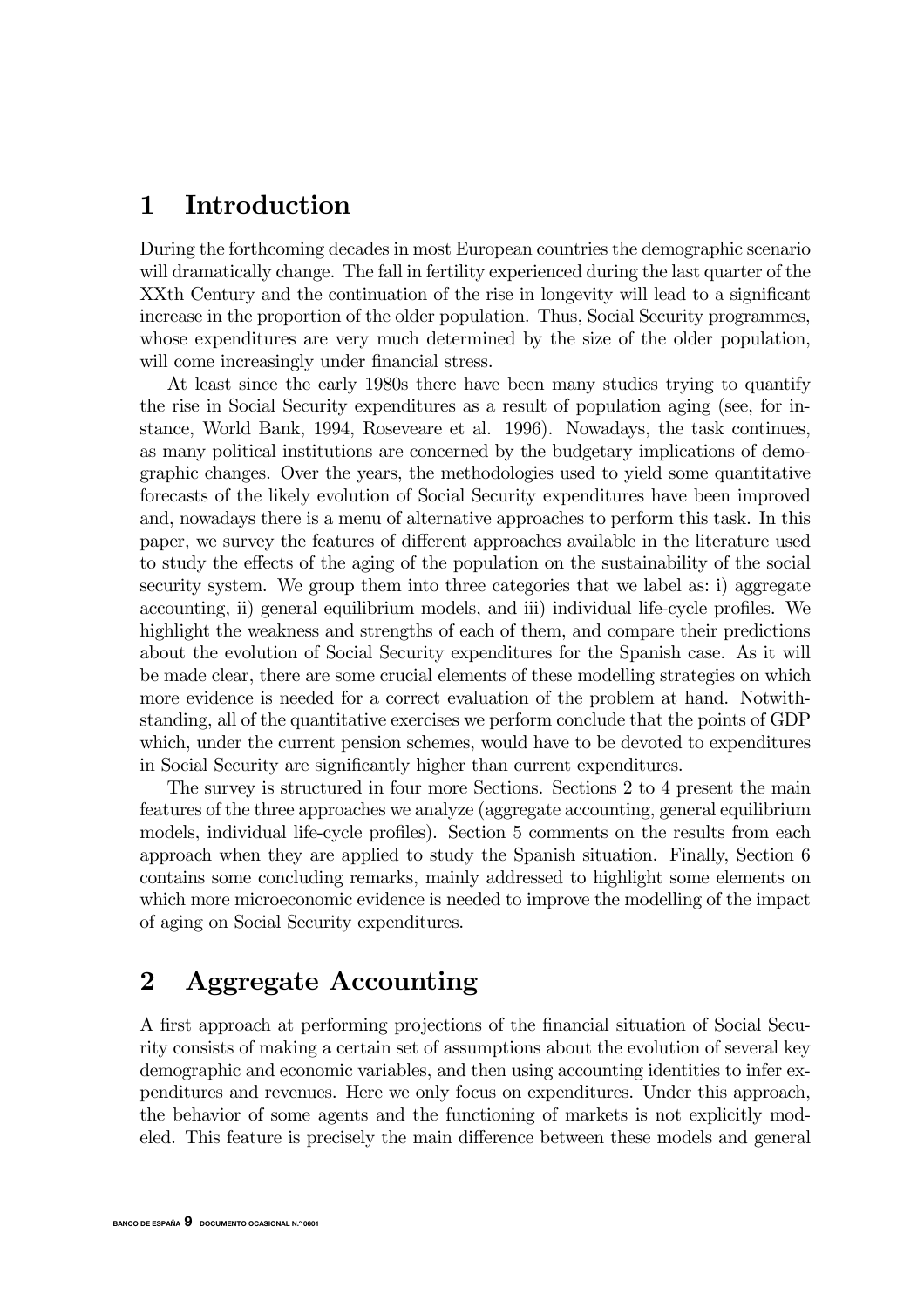equilibrium models, which are discussed in the next section.

By definition, pension expenditures are given by the following equation:

$$
Pension\ Expenditures = Number\ of\ pensions \cdot Average\ pension
$$
 (1)

Typically the number of pensions are projected using population and employment forecasts over the future, where, for earnings-related pension schemes, employment years are converted into pension entitlements. Similarly, using some macroeconomic scenario for wage growth, average pensions into the future are computed by, first, computing the rate of growth of the benefits of new and current retirees and, secondly, taking out the benefits corresponding to exits due to deaths. There are many dimensions in which population and macroeconomic scenarios are enriched to improve the forecasting of Social Security expenditures.

In the next section we discuss the main ingredients needed to perform this type of exercises, that is, demographic and macroeconomic projections. But before discussing them, it is noteworthy that, under the same approach, there is an alternative, simpler way of making projections of Social Security expenditures. By scaling expenditures with respect to  $GDP<sup>1</sup>$ :

| Pension Expand. | =                                                                                                                                                                                                                  | $\frac{\text{Retired Population}}{\text{Employment}} \cdot \frac{\text{Average pension per retiree}}{\text{Average labor productivity}} =$ | (2) |
|-----------------|--------------------------------------------------------------------------------------------------------------------------------------------------------------------------------------------------------------------|--------------------------------------------------------------------------------------------------------------------------------------------|-----|
| =               | $\frac{\text{Retired population}}{\text{Working age population}} \cdot \frac{\text{Working age population}}{\text{Employment}} \cdot \frac{\text{Average pension per retiree}}{\text{Average labor productivity}}$ |                                                                                                                                            |     |

it follows that the ratio of pension expenditures to GDP is just the product of three factors: i) a demographic factor -the ratio of the retired population to working age population,<sup>2</sup>, ii) a labor market factor -the inverse of the employment rate-, and iii) an institutional-economic factor -the ratio of average pension per retiree to average labor productivity, that very much depends on rules about computation of pension benefits and indexation of pensions, and other provisions determining how wage growth gets translated into the rate growth of the average pension. Using this breakdown, the uncertainty about the evolution of Social Security expenditures is reduced since i) the age structure of the population is easier to predict that just the size of each age cohort, ii) the employment rate has a lower range of variation that total employment, and iii) the ratio of average pension per retiree to average labor productivity is also easier to foresee as it depends on precise rules which can be specified under different scenarios.

Admittedly, these three factors may be interrelated, as alternative rules concerning the computation of benefits may imply different coverages rate of pensions, and may

<sup>&</sup>lt;sup>1</sup>As done, for instance, in Boldrin et al. (1999).

<sup>&</sup>lt;sup>2</sup>This ratio is often referred to as the "dependency ratio". If the coverage rate of the pension system -the number of pensions to the eligible population, remains contant, then this dependency ratio is just the quotient between the ratio of the number of pensions to employment and the coverage rate.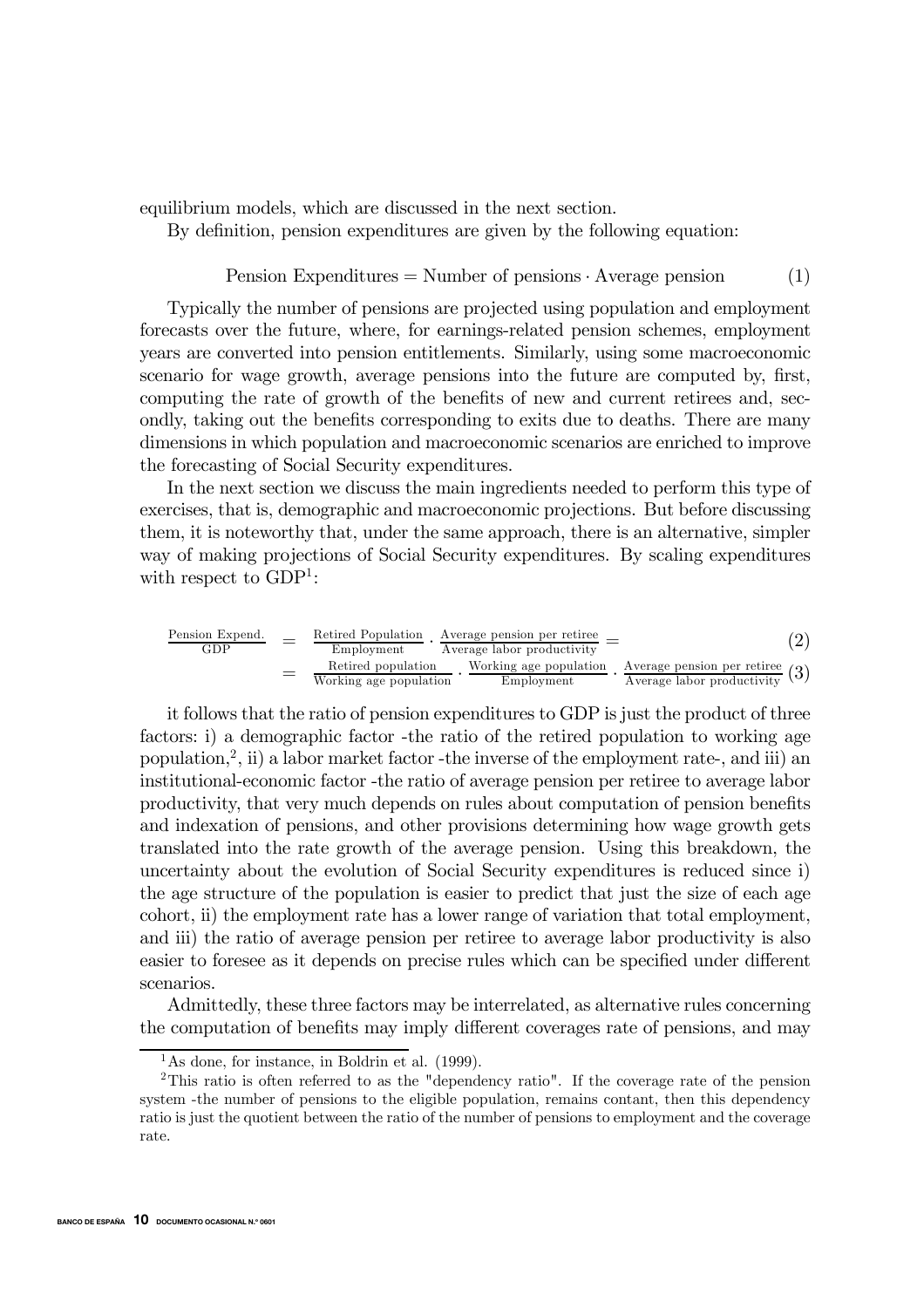have different labor supply incentives so that the employment rate may also vary. To the extent that this effect can be considered of second-order importance with respect to the main determinants of each of the three ratios, equation (2) provides a, plausibly, rough approximation to the evolution of pension expenditures and to the impact of a particular pension reform on those expenditures.

### 2.1 Demographic Scenario

Any projection of Social Security expenditures relies on some conjectures about demographic developments. Typically, several pension projections are obtained by using alternative demographic scenarios. The key demographic variables determining the demographic scenarios are i) fertility rates, ii) life expectancy, and iii) migration flows.

Current fertility rates determine the size of the working age population two decades ahead. Obviously, a fall in fertility rates implies, in the forthcoming decades, a higher ratio of older population with respect to the working age population, and this rise of the dependency ratio lasts for more than just one generation, since in the future the size of women in childbearing age will be lower. As seen in Figure 1a, there was a noticeable fall in fertility rates in EU countries along the1970s that seems to be all but transitory, and, hence, will limit the size of the working age populations in the forthcoming decades. Nowadays, most population forecasts are based on the assumption of constant or only slightly increasing fertility rates in the near future. Figure 1b plots the assumption used by EUROSTAT for its more recent population forecasts (base 2004) in the baseline scenario.



Figure 1a. Total fertility rates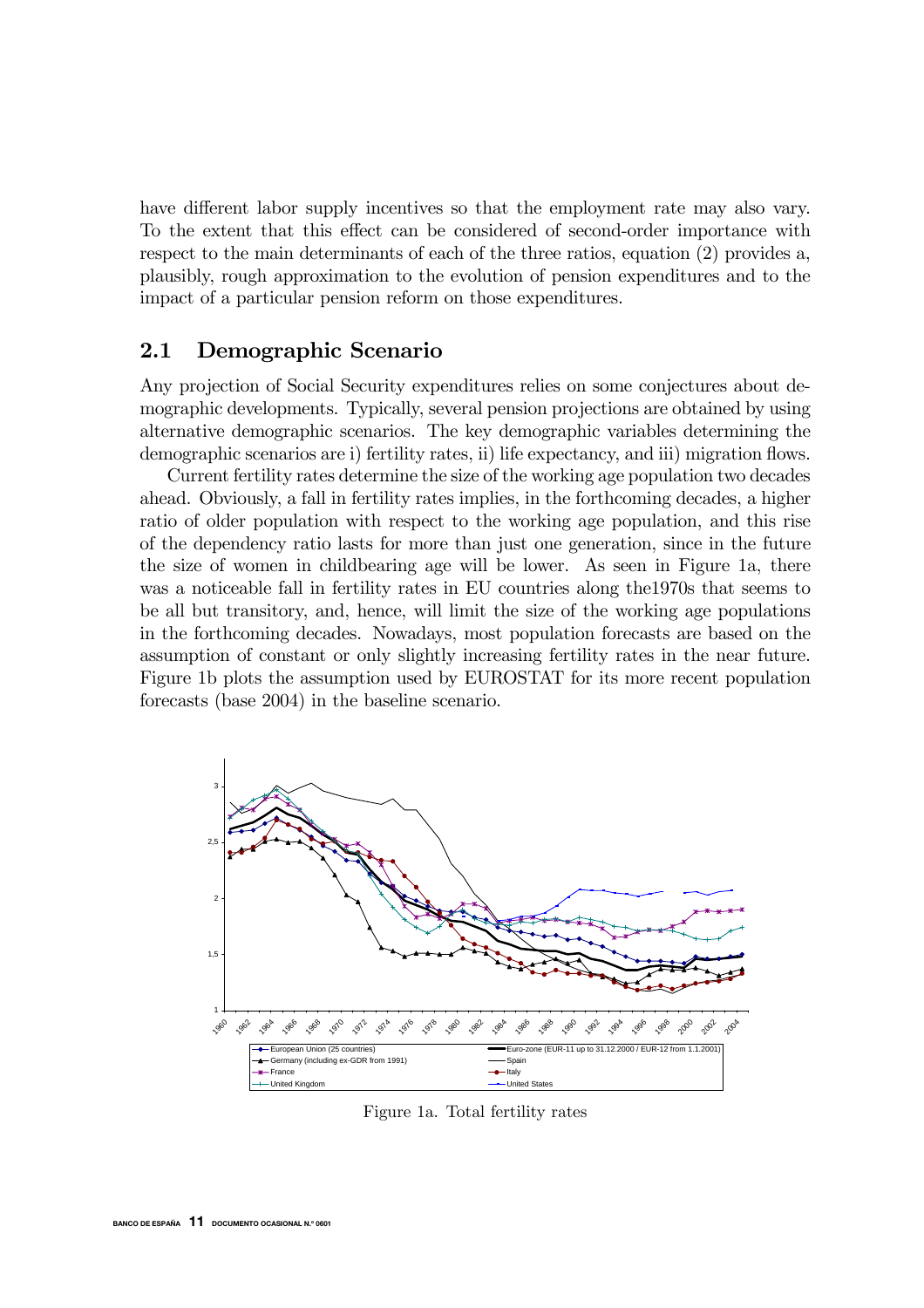

Figure 1b. Total fertility rates (assumptions, baseline scenario) (Source: EUROSTAT)

A second important variable at determining the ratio of older population to the working age population is longevity. Figure 2 shows, by using life expectancy at 60 as an indicator, that it has increased without pause since the 1960s. In many countries, the rise has been of about 4 years for males and 5 years for females, that is, more than 1 year per decade. A roughly similar trend is expected to continue in many population forecasts for the forthcoming decades. For instance, the assumption used by EUROSTAT for its more recent population forecasts (base 2004) in the baseline scenario is that life expectancy at birth will increase by 6 years for males and by 5.3 years for women between 2004 and 2050. Notice that an increase of one year in both life expectancy and working life raises considerably the ratio of older population to the working age population, because such an increase represents, proportionally, a larger rise of average years in retirement.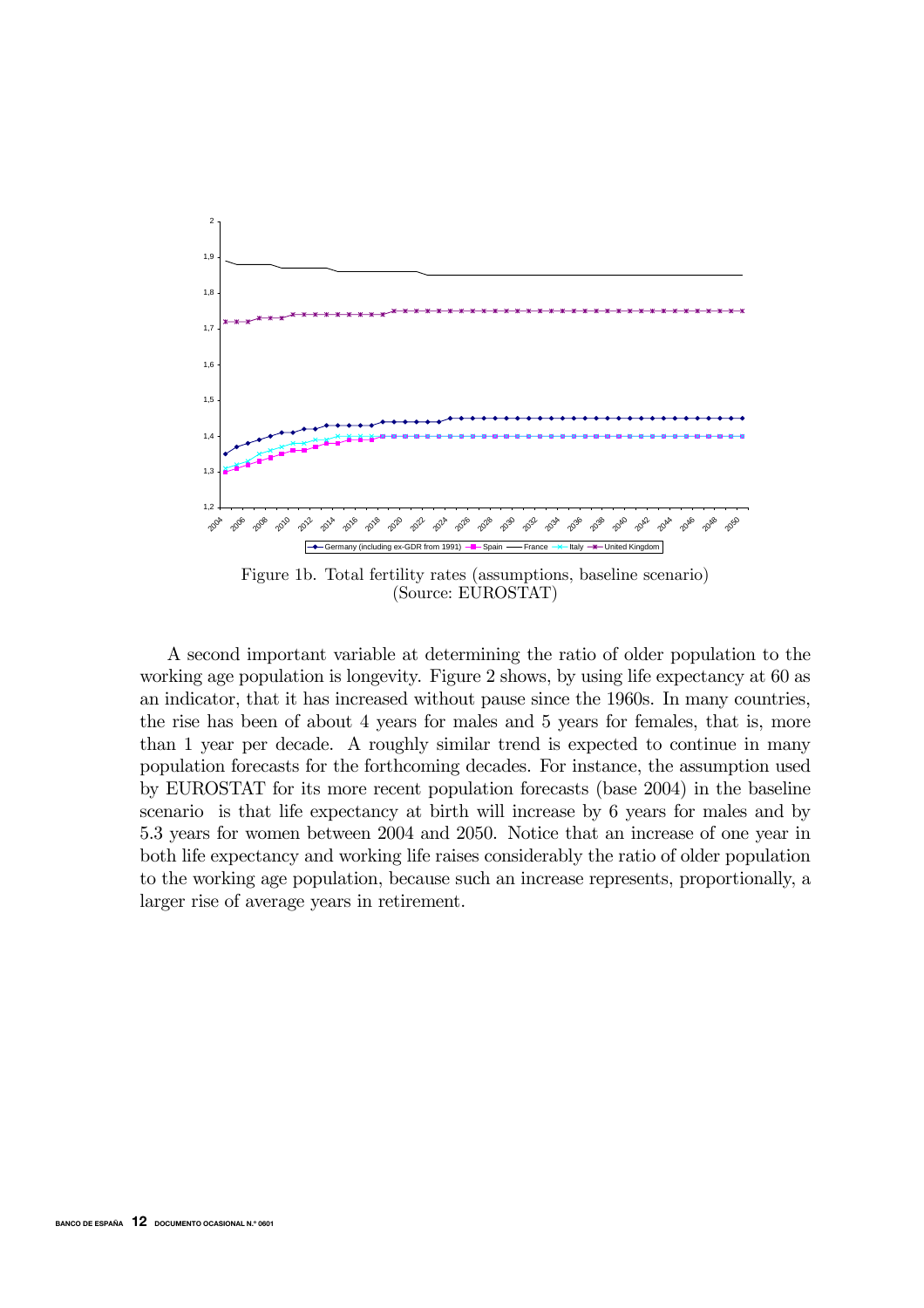

Figure 2a. Life expectancy at 60. Males.



Figure 2b. Life expectancy at 60. Women. (Source EUROSTAT)

Finally, there is migration, that could fill the gap in working age derived from the fall in births. Although there has been a surge of immigration into EU countries in the recent years, in particular into Southern Europe (see Figure 3a), there are two reasons to expect that immigration could not significantly change the age structure of the European population in the forthcoming decades. The first reason is that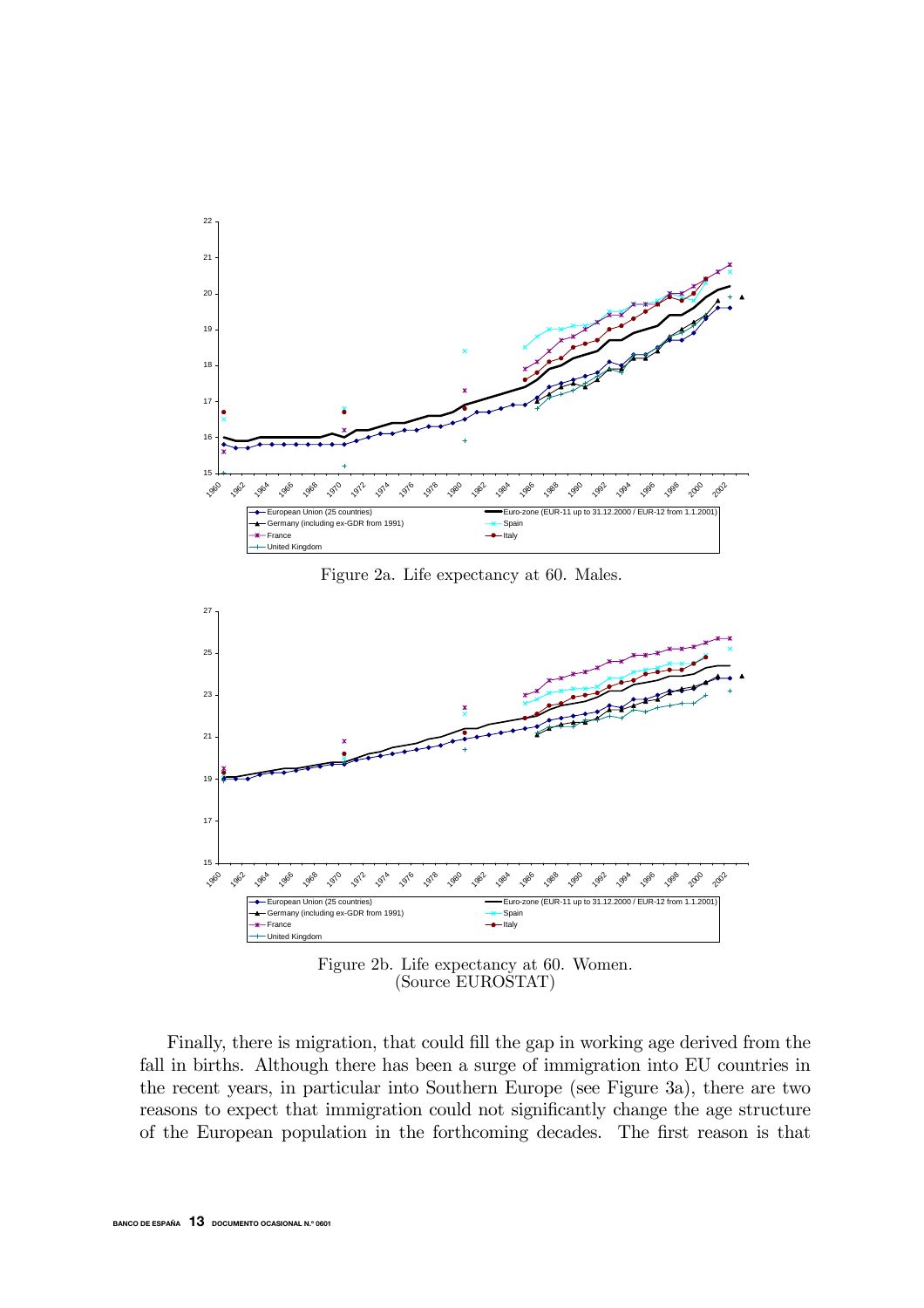immigration flows are expected to either remain constant or fall (see Figure 3b). The second reason is that the effect of migration on the age structure of the population, even for large migration flows, depend on the age structure of migrants and its return patterns. Moreover, since immigrants will eventually age and retire, it could be the case that immigration could worsen the demographic pressures coming from ageing populations, more so in the case of a transitory higher level of immigration.



Figure 3a. Immigration flows (extra-EU, less than 65 years old)



Figure 3b. Net migration (assumptions, baseline scenario) (Source EUROSTAT)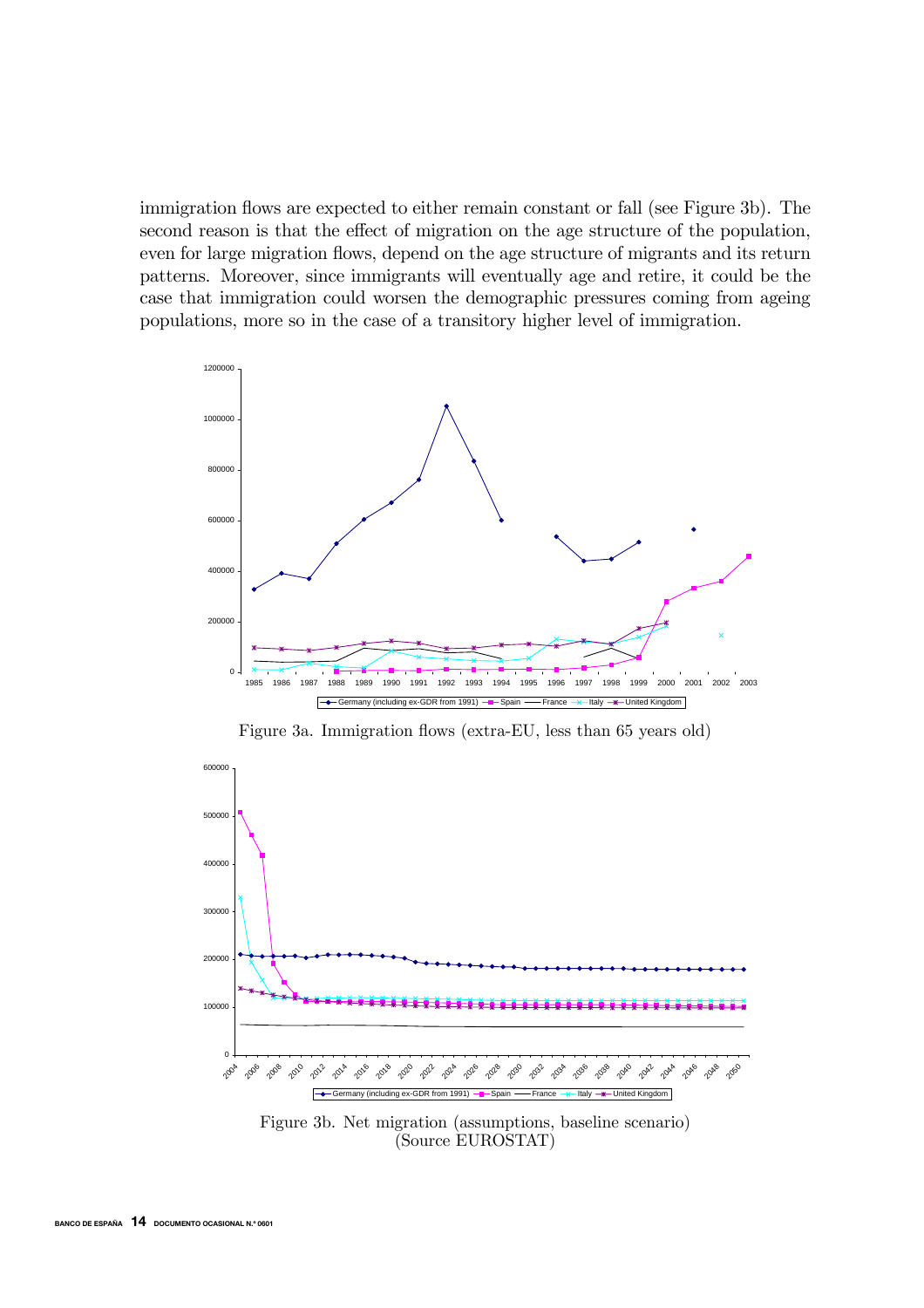In sum, the demographic scenario, under the most likely assumptions, is one of inevitable population ageing. Neither a small recovery of the fertility rate nor the arrival of a very large number of immigrants could significant change the trend towards the increasing weight of the older population, that could even becomes more acute if longevity rises more than expected. As a roughly approximation, under the current trends and the assumptions presented above, the ratio of the population older than 65 over the population 16-64 will, at least, doubles between 2004 and 2050 in most EU countries (see Figure 4).



Figure 4. Population older than 65 over population 16-64 (Source: EUROSTAT)

### 2.2 Economic projections

#### 2.2.1 The labor market

The key labor market variable, as far as modelling pension expenditures is concerned, is the evolution of the employment rate. First, in earning-related pension schemes, the employment rate of the current working generation determines the coverage and replacement rate of pensions when this generation retires. Secondly, the employment rate of the future working generation determines the size of GDP from which transfers to the retired population has to be drawn. As it is well-known, the performance of European countries in this regard is rather disappointing. First, unemployment rates remain high in some countries. Secondly, participation rates, particularly in later stages of the working lives (over 50 years) are unsustainably low. Figure 5 gives the recent evolution of employment rates in the major five EU countries showing that,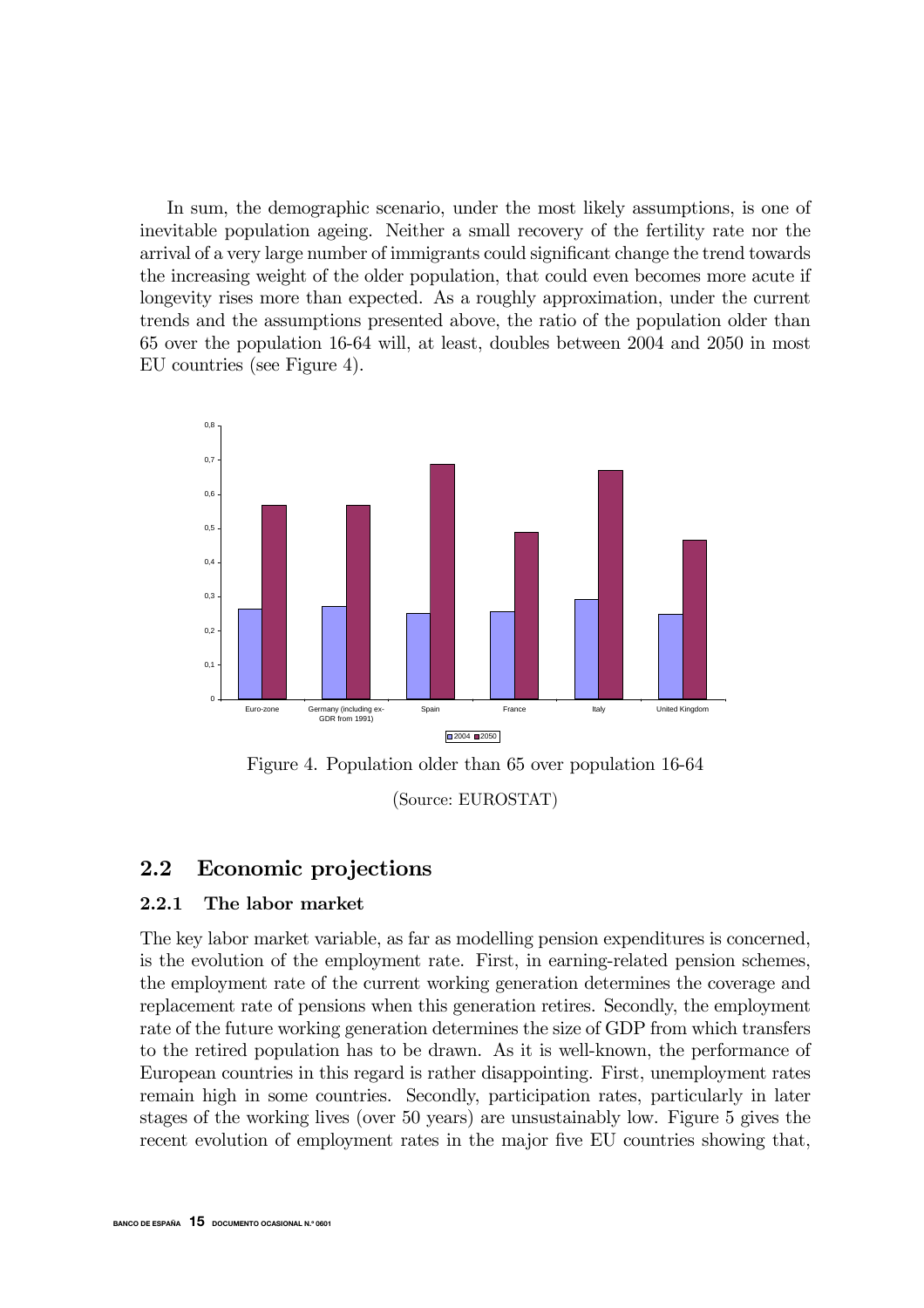apart for the catch-up of the Spanish employment rate, there is not any significant rise in the overall employment rate, and that the slightly increasing trend in female employment rates has just compensated for a fall in the male employment rate.

The future evolution of the employment rate will obviously depend on reforms undertaken to affect the functioning of European labour markets and, in particular, to augmenting the incentives to employment at older ages (see OECD 2005). In this regard, two points are worth noticing at this stage. First, under the current pace of reforms it is unlikely that employment rates in France, Germany, Italy or Spain will get closer to the Lisbon objective (70% in 2010). Secondly, as the share of older workers (45-65) increases, reforms will be especially needed to rise older workers employment.



Figure 5a. Employment rates (population 15-64)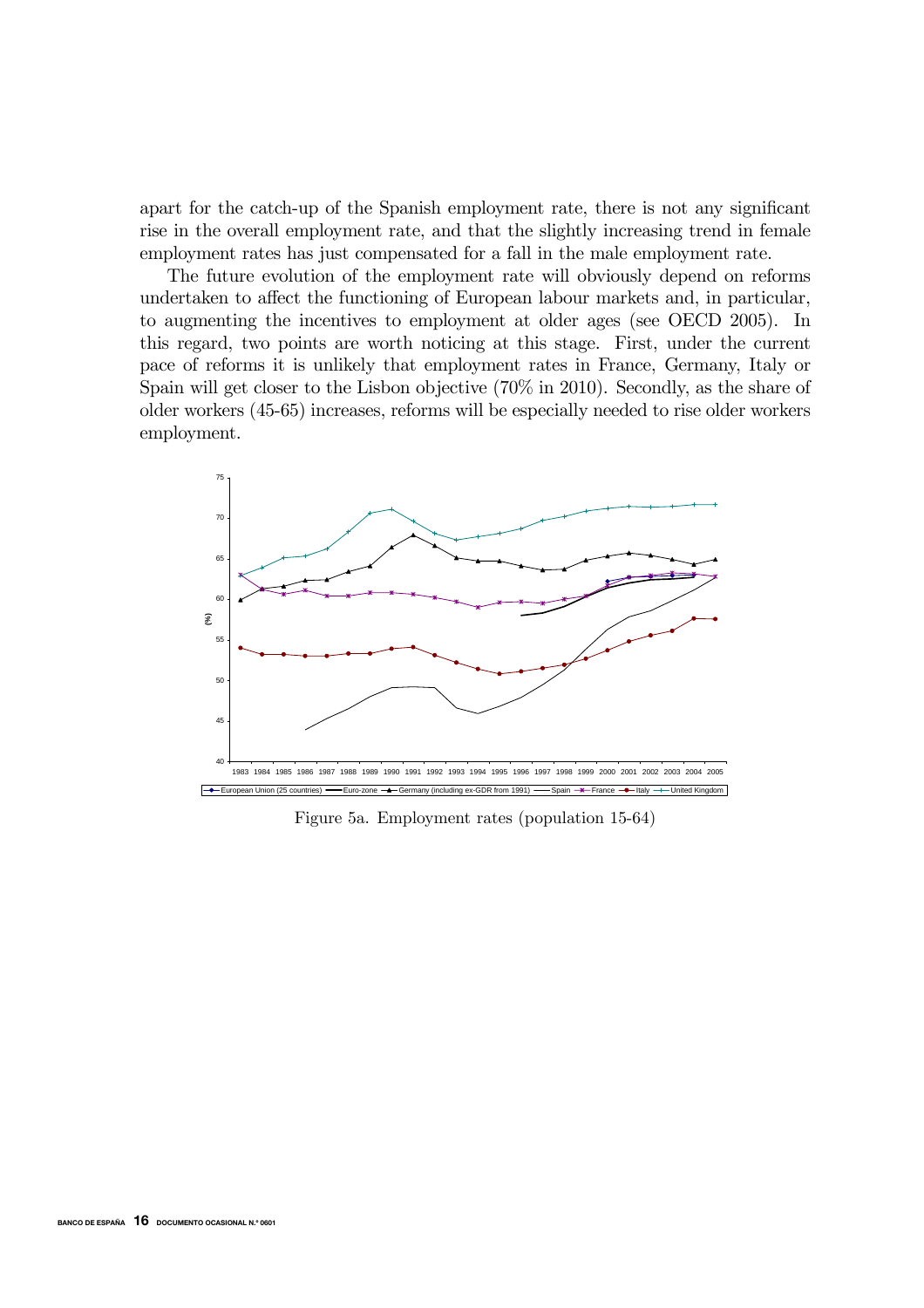

Figure 5b. Employment rates (males, population 15-64)



Figure 5c. Employment rates (women, population 15-64) (Source: EUROSTAT)

### 2.2.2 Average pension benefits

The pension system in each country determines the amount that each individual will earn after his retirement. The rules determining coverage and amount of pension benefits very much change by countries. This, together with some differences in the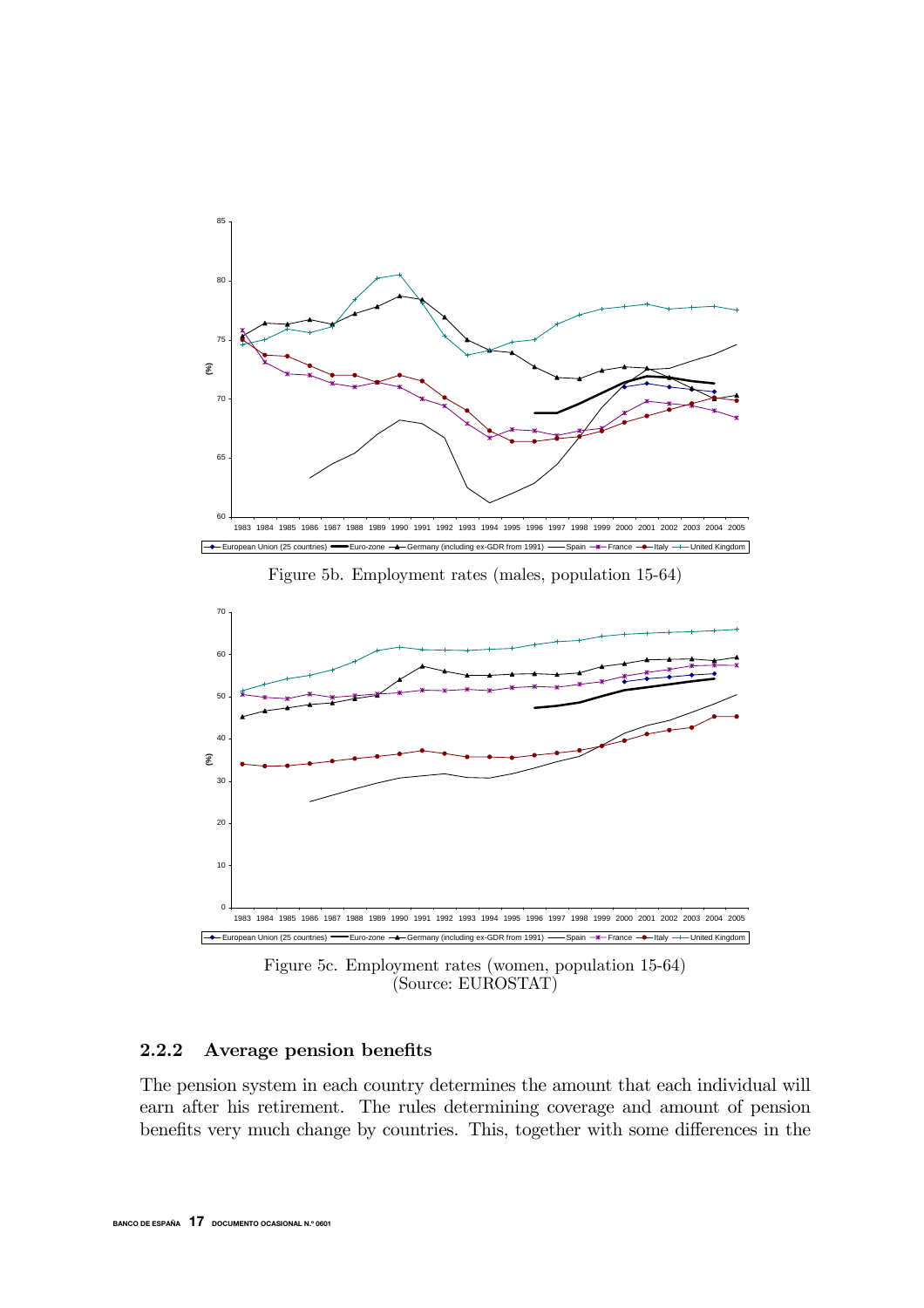current age structure of the population and the differences in employment rates, yield some heterogeneity in the levels of expenditures in social protection in old age (see Figures 6a and 6b).

Typically the projections of pension expenditures are done under the assumption of "unchanged rules". In many instances, this assumption delivers projections of pension expenditures well above the current levels. And it is easy to see why: Coming back to equation (2), if the demographic ratio increases by a factor of 2, the employment rate does not rise by much, and there is no change in the replacement rate of pensions since rules are unchanged, the proportion of GDP devoted to pension expenditures would have to increase also by a factor of 2.



Figure 6a. Social protection benefits (Old Age, %GDP)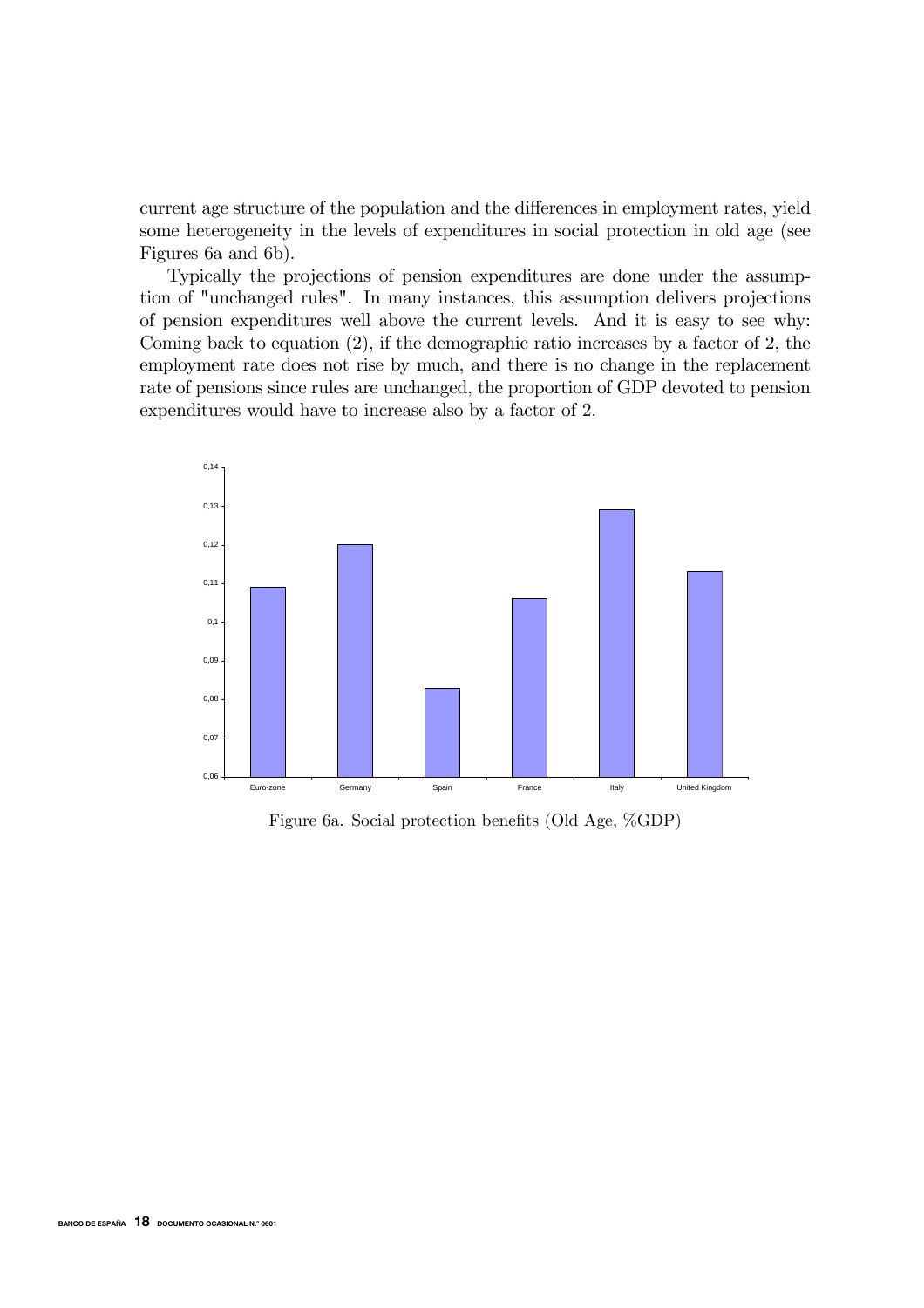

(\*By retiree we mean person aged 65 and older. The average benefit is computed as: Social protection expenditures in old age as a percentage of GDP\*Employment rate Ratio of population older than 65 over population 15-64 )

#### 2.2.3 The role of labor productivity growth

As employment rates, labor productivity affects the proportion of GDP devoted to pension expenditures in two ways. First, by determining current wages, in earningsrelated schemes, it is closely related to future pension benefits. Secondly, under different scenarios for labor productivity growth, future average benefits as proportion of future average GDP per worker may change. There are several reasons. First, in many countries pension benefits are indexed to prices, rather than wages, so that high productivity growth implies a declining ratio of benefits to average productivity during the retirement period. Secondly, in many countries with earnings-related schemes, there is a cap on maximum pension, also typically indexed to prices, so that not all increases in wages are translated into future benefits.

Thus, non-linearities in the definition of pension entitlements (coverage and replacement rates) interact with both labor productivity growth and employment rates to change pension expenditures. Let's consider two examples. First, the number of years worked usually enters in the determination of pensions with a ceiling, i.e. years worked above some level will not improve pensions. Consequently, an improvement in the participation rate will either increase future pensions or not depending on the particular history of each agent. Hence, if the model does not take into account the heterogeneity in years worked, some bias can appear in the projection of average pen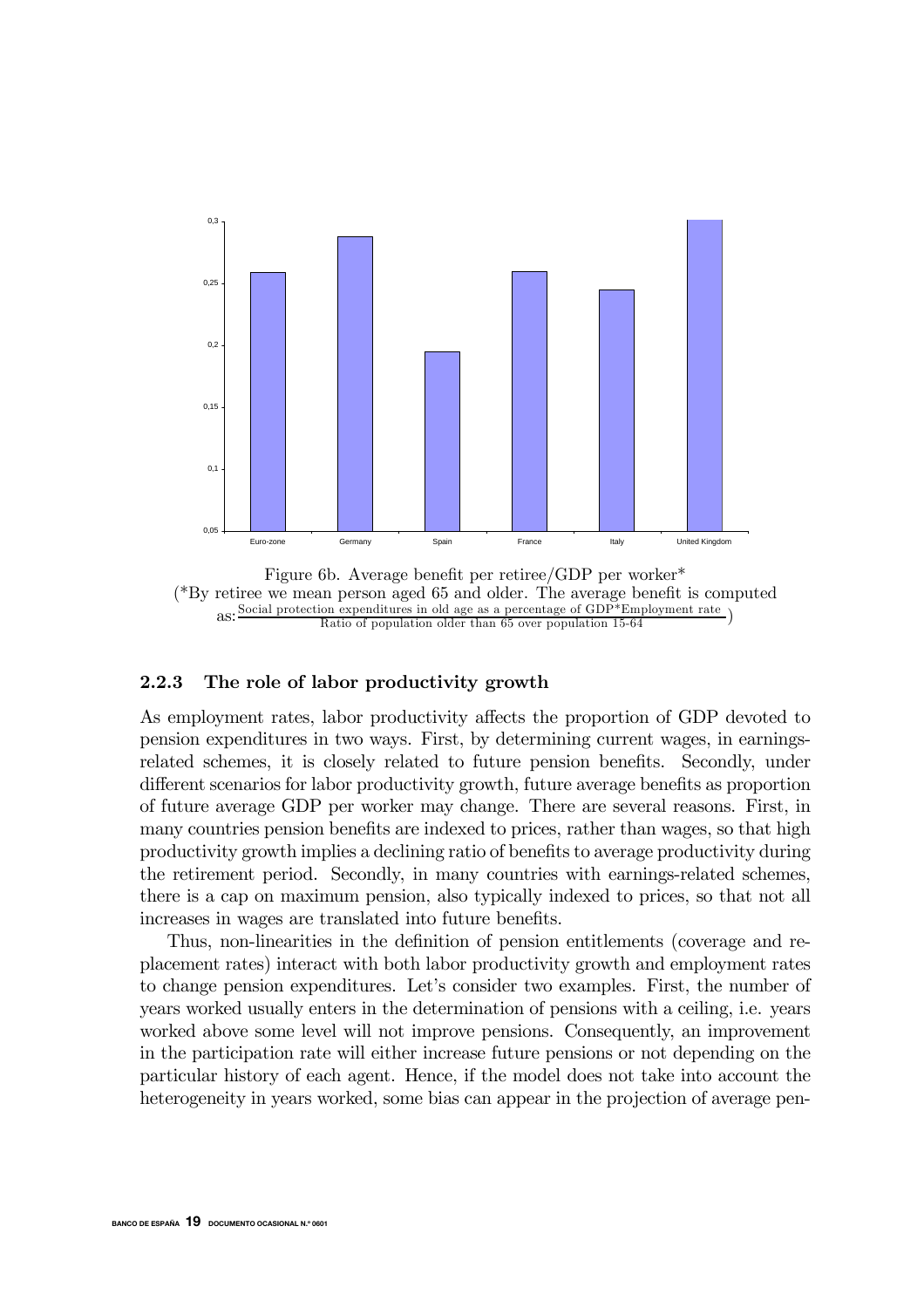sions. Second, pensions are often non linear in wages earned.<sup>3</sup> Consequently, wage variations will have different effects on pension levels depending on the wage level of each individual. Again, the absence of heterogeneity in wage levels in the analysis can produce biases.

Apart from heterogeneity considerations, what is important in projection exercises is to ensure that pension projections are consistent with the future evolution of wages and participation rates. To the extent that wages are undoubtedly related to labor productivity in the medium term, it can be expected that the evolution of pensions will be similar to the evolution of labor productivity, with a certain lag and apart from the effect of non-linearities commented above.

Finally, the evolution of employment, labor productivity and real GDP is linked by the fact that the latter is the product of the first two. Consequently, aggregate accounting models usually fix projections for two of them, and then use the mentioned accounting identity to infer the remaining variable. The way in which this is done can be problematic, because sensible projections for two variables need not imply a sensible evolution of the remaining variable. As an example, consider a demographic scenario characterized by a process of ageing, which imply that employment will fall. If, at the same time, the researcher assumes a real GDP growth in line with past rates, the consequence will be a very high and unbelievable productivity growth. Hence, it seems to be better to assume some trends for productivity and employment, and then infer real GDP.

<sup>&</sup>lt;sup>3</sup>In Spain, there are minimum and maximum pension levels. Therefore, wage variations when the wage is outside certain interval will not imply any variations in pension levels.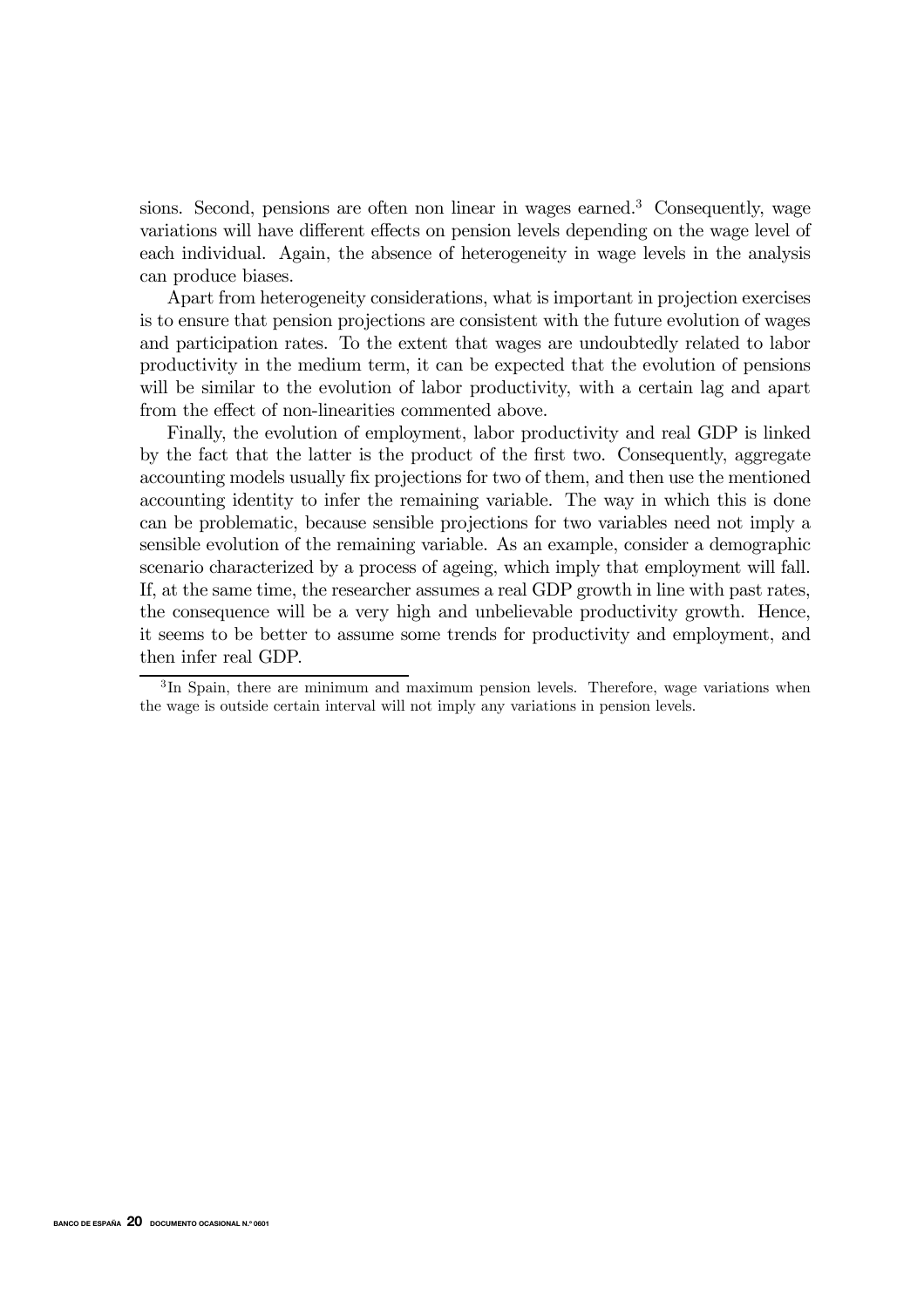

Figure 7. GDP per hour worked growth rate

(Source: Groningen Growth and Development Centre Database)

### 2.3 Sources of Heterogeneity

The sources of heterogeneity in an aggregate accounting model arise from agents with different ages, productivity, probability of employment, etc. The inclusion of each of these sources in the model will generate more accurate projections, but at the cost of increasing complexity and data needs.

Heterogeneity in age is usually taken into account. The procedure often involves an estimation of a life cycle wage profile.<sup>4</sup> The inclusion of several age groups in the model is very important when analyzing the ageing process, because individuals with different ages will have different productivity, and therefore a change in the age composition of the labor force implies a level effect on average productivity.

The inclusion of heterogeneity in productivity is very data demanding. For this reason, it is hardly included in aggregate accounting models. Its importance is, however, considerable. As mentioned above, there are non linearities in pension systems that cause the effects of certain changes to be different depending on the individual affected. Productivity can also be affected by other sources of heterogeneity, like education in different cohorts.

<sup>&</sup>lt;sup>4</sup>The data source for this estimation that is often used fo Spain is the Encuesta de Estructura Salarial. It includes wage records for different variables, including age, for one year.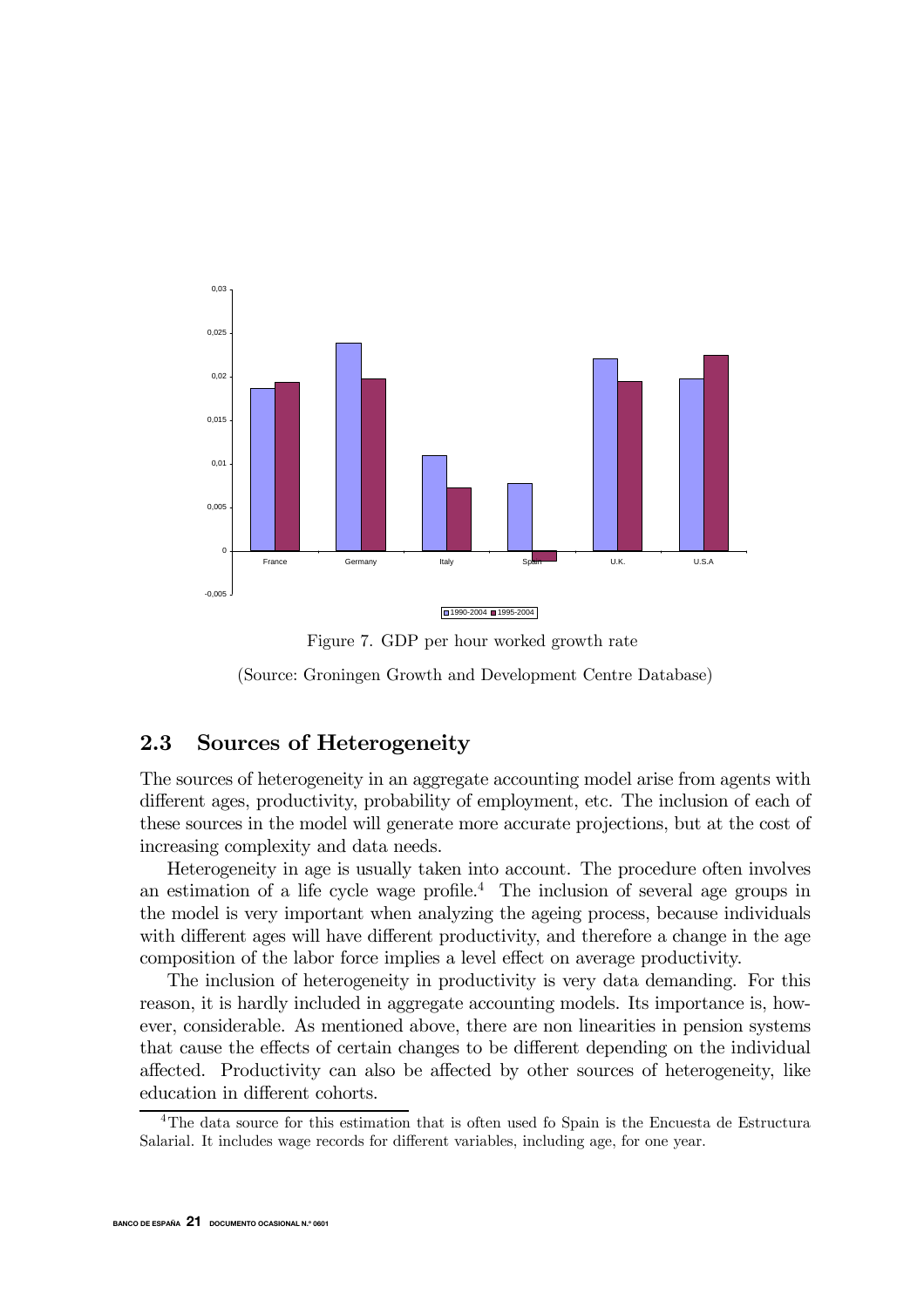Agents can take different decisions concerning labor participation, or can have different employment histories. This source of heterogeneity is important again because of the existence of non linearities in the pension system.

Finally, the consideration of heterogeneity is also relevant when trying to model policy reforms, because the response of different agents to a policy change will be in general different. These responses involve, among other decisions, labor market participation, educational choices and voluntary retirement. However, the absence of an economic model in aggregate accounting models makes difficult the assessment of the effects of policy changes. As we will see in the next section, general equilibrium models can cope better with this problem.

# 3 General Equilibrium Models

### 3.1 Main Features and Methodology

The methodology underlying this approach consists of studying an artificial economy populated by rational agents (consumers, firms, etc.) that feature some preference objective function, the planning horizon and the nature of the uncertainty they face. Then, taking into account these objective functions, agents take decisions so as to maximize lifetime utility in the case of consumers, and profits, in the case of firms. The optimal decision rules obtained are aggregated and allow the researcher to derive the aggregate evolution of the macroeconomic variable of interest, which in turn, determine prices. An equilibrium is found when the prices used by individuals to optimize behavior are those that are consistent with the aggregate variables obtained from the aggregation of individual choices. Consequently, there is consistency between individual behavior and aggregate dynamics, a feature that is not always satisfied by other approaches. In the specific case of this paper, population aging will require some changes in government policies, which in turn will affect the behavior of the households composing the macroeconomy. For this reason, it is important to construct models that take into account how household behavior changes when the structure of taxes and transfers changes. This approach will yield results that are not subject to the Lucas' critique as compared to other methods that treat households' consumption, labor and savings decisions as constant and aggregate them according to the new demographic projections. Consequently the advantages of the large overlapping generations model are:

- They are microfounded and study equilibrium transitions induced by the aging of the population under several social security scenarios allowing for a perfect consistency between the evolution of micro and macro variables.
- They account for the endogeneity of factor prices and feedback effects.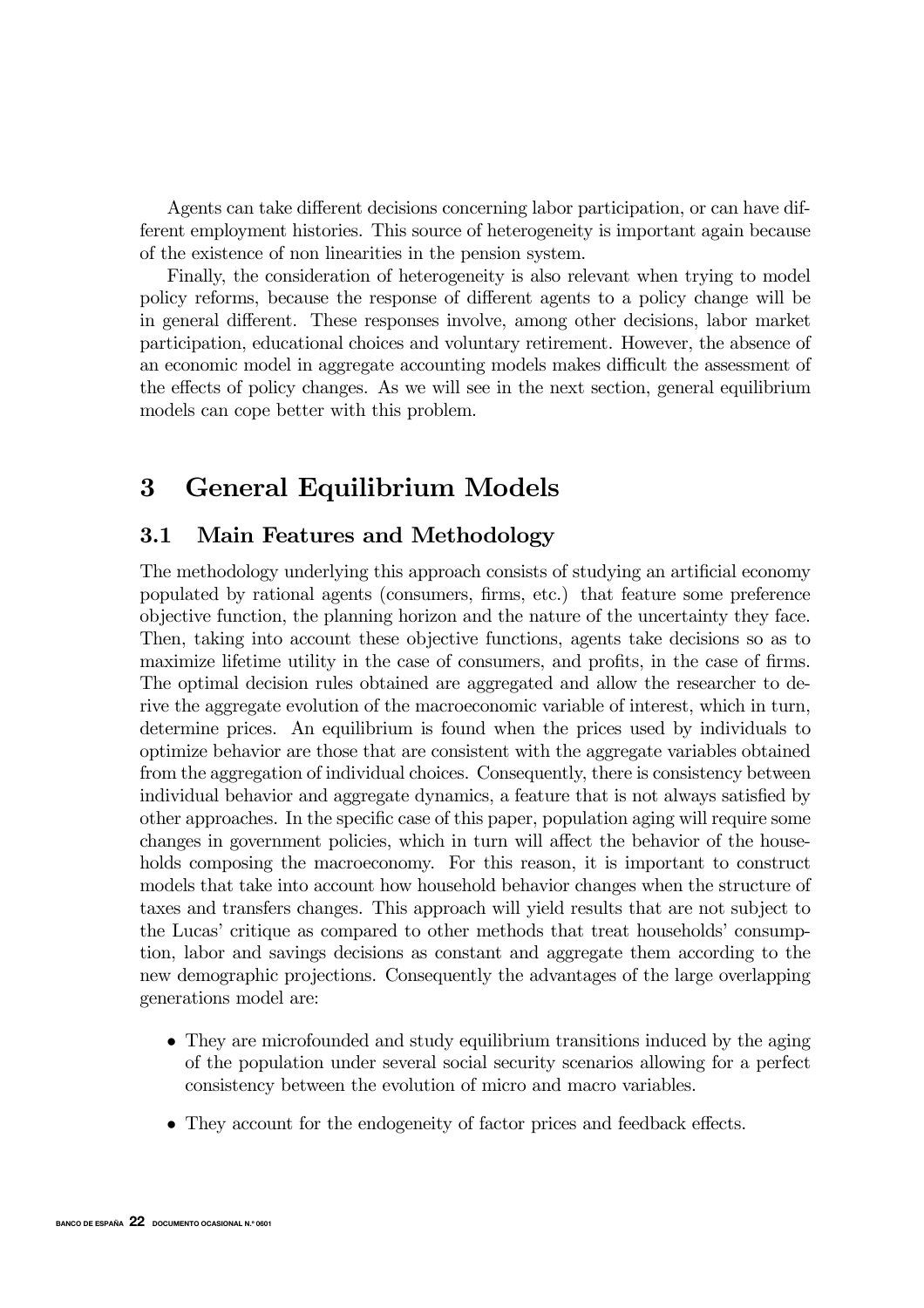• In most of them, since labor supply is endogenous, it is possible to capture labor market distortions associated with the reaction of the social security system to population aging. The source of endogeneity of labor supply may change depending on the study considered. For instance, in Sanchez-Martin (2001) the changes in the aggregate labor supply comes from variations in the optimal retirement age, while in Auerbach and Kotlikoff (1987) comes from changes in the age profile of labor effort, taking the retirement age as exogenously given.

### 3.2 A Benchmark General Equilibrium OLG Model

Demographics. The standard economy in this class of models is populated by agents that live a maximum of  $I$  periods. Each type of agent is indexed by age  $i$ and time t. Upon arrival at the age of  $I_A$  an agent starts taking decisions. Each individual is endowed with 1 unit of time that can be allocated to work or leisure up to age  $I_{R-1}$ . After this age agents retire. Each agent faces an age dependent probability of surviving between age i and age  $i + 1$  at t denoted by  $s_{i,t}$ . Then the unconditional probability of reaching age  $i$  for an individual that has age  $v$  at  $t$  is  $\pi_{v,t}^i = \prod_{k=v+1}^i s_{k-1,t+k-v-1}$  with  $\pi_{v,t}^v = 1$ . Let  $\mu_{i,t}$  be the share of age-i individuals over the total population at time  $t$ .

Individual' behavior. At each point in time agents are assumed to maximize lifetime utility. The problem of the typical agent that at t has age  $i = v$   $(v \ge I_A)$  is to choose consumption  $c_{i,t}$  and leisure  $l_{i,t} = 1 - h_{i,t}$  to solve

$$
Max \sum_{i=v}^{I} \beta^{i-v} \pi_{v,t}^{i} U(c_{i,t+i-v}, h_{i,t+i-v})
$$

subject to the following period-by-period constraint

$$
a_{i+1,t+1} = (1 + r_t(1 - \tau_k))a_{i,t} + y_{i,t} - c_{i,t}
$$

with  $a_{i+1,t+1} \geq 0$ ,  $a_{1,t} = 0$ ,  $a_{I+1,t} = 0$ . The discount parameter is  $\beta$ , and is assumed to be the same for all agents. Borrowing is not possible and agents accumulate asset holdings to smooth consumption over time.  $r_t$  is the interest rate net of depreciation,  $a_{i+1,t+1}$  denotes next period asset holdings,  $y_{i,t}$  is labor income net of taxes plus transfers and  $\tau_k$  is a proportional capital income tax. Let  $e_i$  be the efficiency index,  $\tau_{ss,t}$  the social security proportional tax,  $\tau_l$  a proportional labor income tax and  $d_{i,t}$ the social security benefits. Finally  $w_t$  denotes real wages and  $B_t$  is the accidental bequest received at t. These considerations allow us to define the labor income net of taxes plus transfers as  $y_{i,t} = w_t e_i h_{i,t} (1 - \tau_l - \tau_{sst}) + d_{i,t} + B_t$ .

Firms. Production in period t is usually given by a standard constant returns to scale production function that converts capital  $K_t$  and labor  $N_t$  into output. The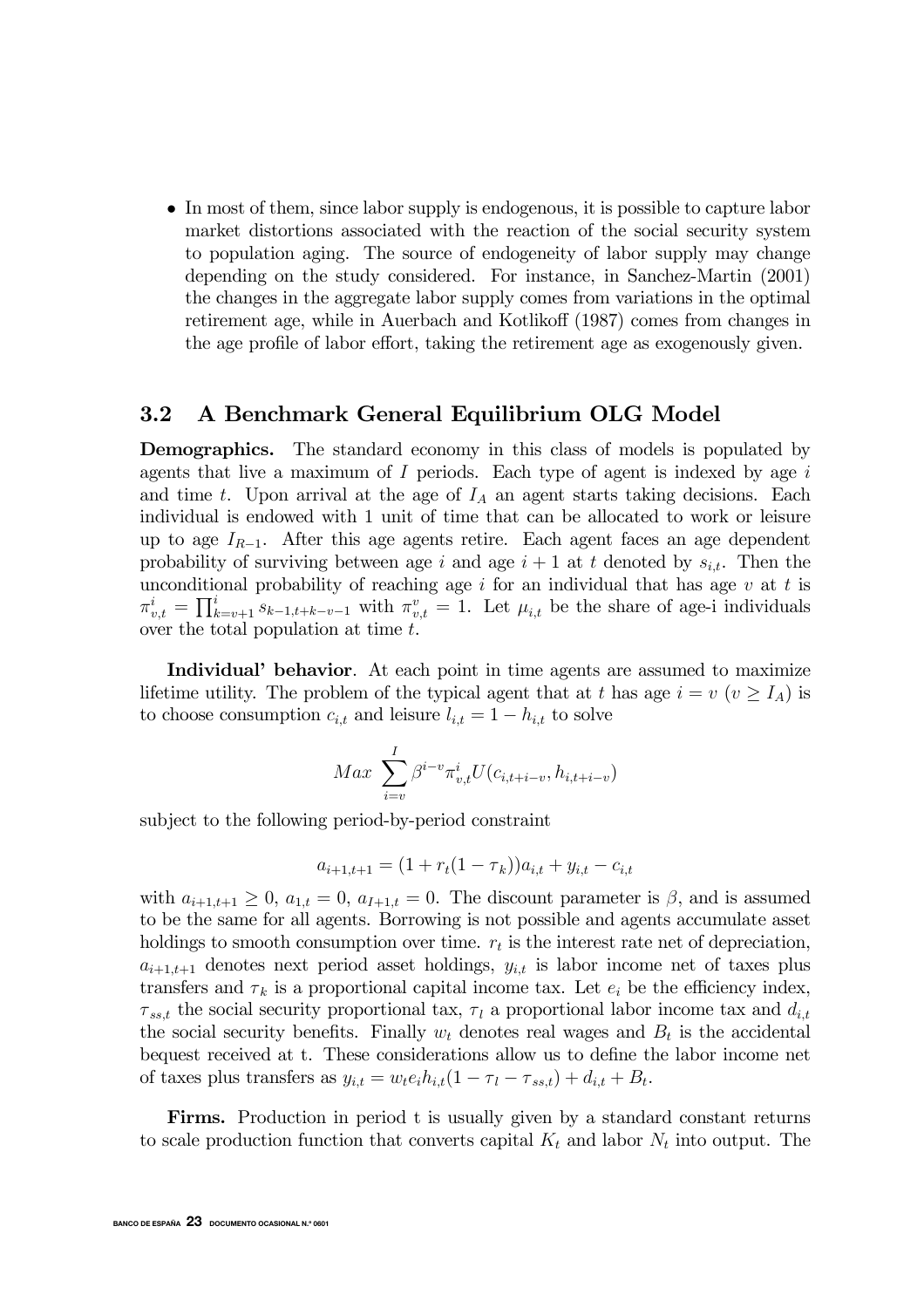technology  $A_t$  improves over time at a constant rate because of labor augmenting technological change,  $A_{t+1} = (1 + \lambda)A_t$ , i.e

$$
Y_t = F(K_t, A_t N_t)
$$

Public Sector. The government levies a proportional social security tax on labor income  $\tau_{ss,t}$  to finance a benefit  $d_{i,t}$  per retiree. This system is assumed to be self-financed, i.e.

$$
\sum_{i=I_A}^{I_R-1} \mu_{i,t} w_{i,t} h_{i,t} e_i \tau_{ss,t} = \sum_{i=I_R}^{I} \mu_{i,t} d_{i,t}
$$

The government also levies a proportional tax on capital  $\tau_k$  and labor  $\tau_l$  income to finance per capita government consumption  $G_t$  such that

$$
\sum_{i=I_A}^I \mu_{i,t}(r_t a_{i,t} \tau_k + w_{i,t} h_{i,t} e_i \tau_l) = G_t.
$$

Equilibrium. In this economy a Competitive Equilibrium is a list of sequences of quantities  $c_{i,t}$ ,  $h_{i,t}$ ,  $a_{i,t}$ ,  $\mu_{i,t}$ ,  $d_{i,t}$ ,  $L_t$ ,  $N_t$ ,  $K_t$ , prices  $w_{l,t}$ ,  $w_{h,t}$ ,  $r_t$ , social security tax rates  $\tau_{ss,t}$  and an income tax rates such that, at each point in time t: 1) firms maximize profits setting wages and the interest rate equal to marginal prod-

ucts,

$$
w_t = F_N(K_t, A_t N_t)
$$

$$
r_t = F_K(K_t, A_t N_t) - \delta
$$

2) agents maximize lifetime utility subject to the period budget constraints taking wages, the interest rate, taxes, transfers, survival probabilities and the age structure of the population as given,

3) the age structure of the population  $\{\mu_{i,t}\}\$ is generated by the following aggregate law of motion given initial conditions  $\mu_{i,0}$ , where  $n_t$  is the population growth rate and  $p_{i+1,t+1}$  is the age specific immigration rate and  $\mu_{1,t+1}$  is the next period share of newly born agents

$$
\mu_{i+1,t+1} = \frac{s_{i,t}\mu_{i,t}}{1+n_t} + p_{i+1,t+1}; \quad \mu_{1,t+1} = 1 - \sum_{i=2}^{I} \mu_{i,t+1}.
$$

4) Market clearing conditions for capital and labor,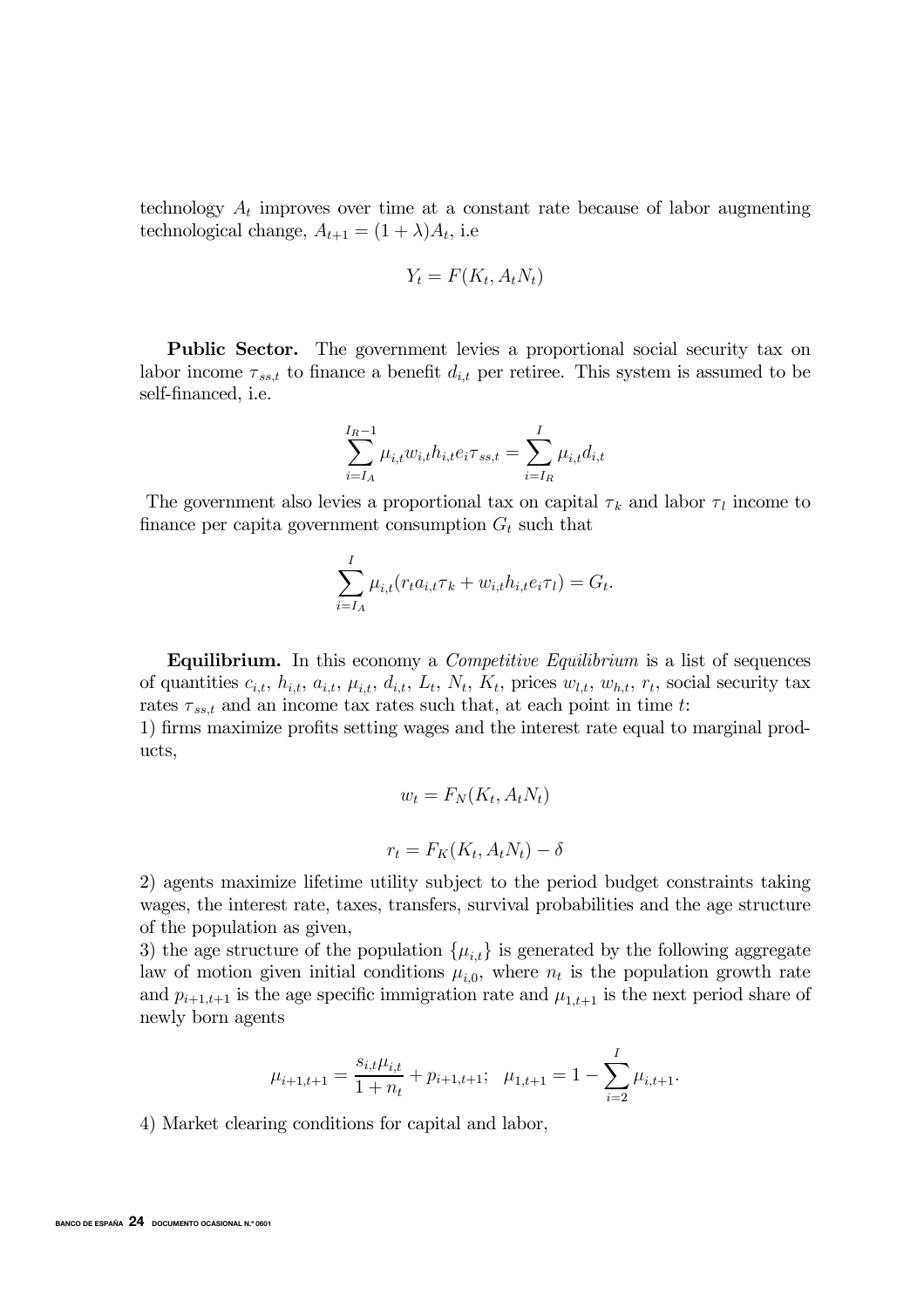$$
K_t = \sum_{i=I_A}^{I} \mu_{i,t} a_{i,t} \ N_t = \sum_{i=I_A}^{I_R-1} \mu_{i,t} e_{i,t} h_{i,t}
$$

5) Finally, the budget constraint of the government is satisfied period by period. Hence with these conditions the goods market clears every period,

$$
F(K_t, N_t) + (1 - \delta)K_t = K_{t+1} + G_t + \sum_i \mu_{i,t} c_{i,t}.
$$

### 3.3 Exogenous Parameters in these models: Calibration

The first step is to specify the primitives of the model, such as the form of the utility function and the production function. Second, in order to use this approach to answer quantitatively the question at hand, the model parameters (for instance the degree of risk aversion and the intertemporal subjective discount factor) have to be chosen. Usually, this step is performed by setting most of them in such a way that after solving the model for the initial year of the simulation, the artificial model economy matches some key macroeconomic aggregates of the real economy studied. Those parameters that cannot be chosen in such a way, are usually set to some range based on some empirical work. In what follows we show how a model of this type can be calibrated.

Agents reach adulthood at 20 and may live up to age 95, after which death is certain. Each model period corresponds to 5 years. We may take the age structure of the population of 1995 as the initial condition. The standard models use a utility function of the constant relative risk-aversion class

$$
u(c,l) = \frac{(c^{\theta}l^{1-\theta})^{1-\sigma}}{1-\sigma}
$$
\n(4)

where the inverse of the elasticity of substitution  $\sigma$  and the share of consumption  $\theta$  is usually set such that the average time spent working is around  $1/3$  and the intertemporal elasticity of substitution is consistent with the empirical estimates as those reviewed in Auberbach and Kotlikoff (1987). Hence  $\sigma = 2$  and  $\theta = 0.33$ . The discount rate parameter is set equal to  $\beta = 0.987$  so as to reproduce a private capital-output ratio of 2.5 in the Spanish economy as reported by Puch and Licandro (1997). As is standard in large overlapping generations models, in order to allow for the fact that earnings grow with experience agents are endowed with an exogenous profile of age specific efficiency units  $e_i$ . This may be done using the cross-sectional distribution of gross hourly wages in 1993 available in the European Household Panel (1994). The endowment of efficiency units is determined by dividing each cohort's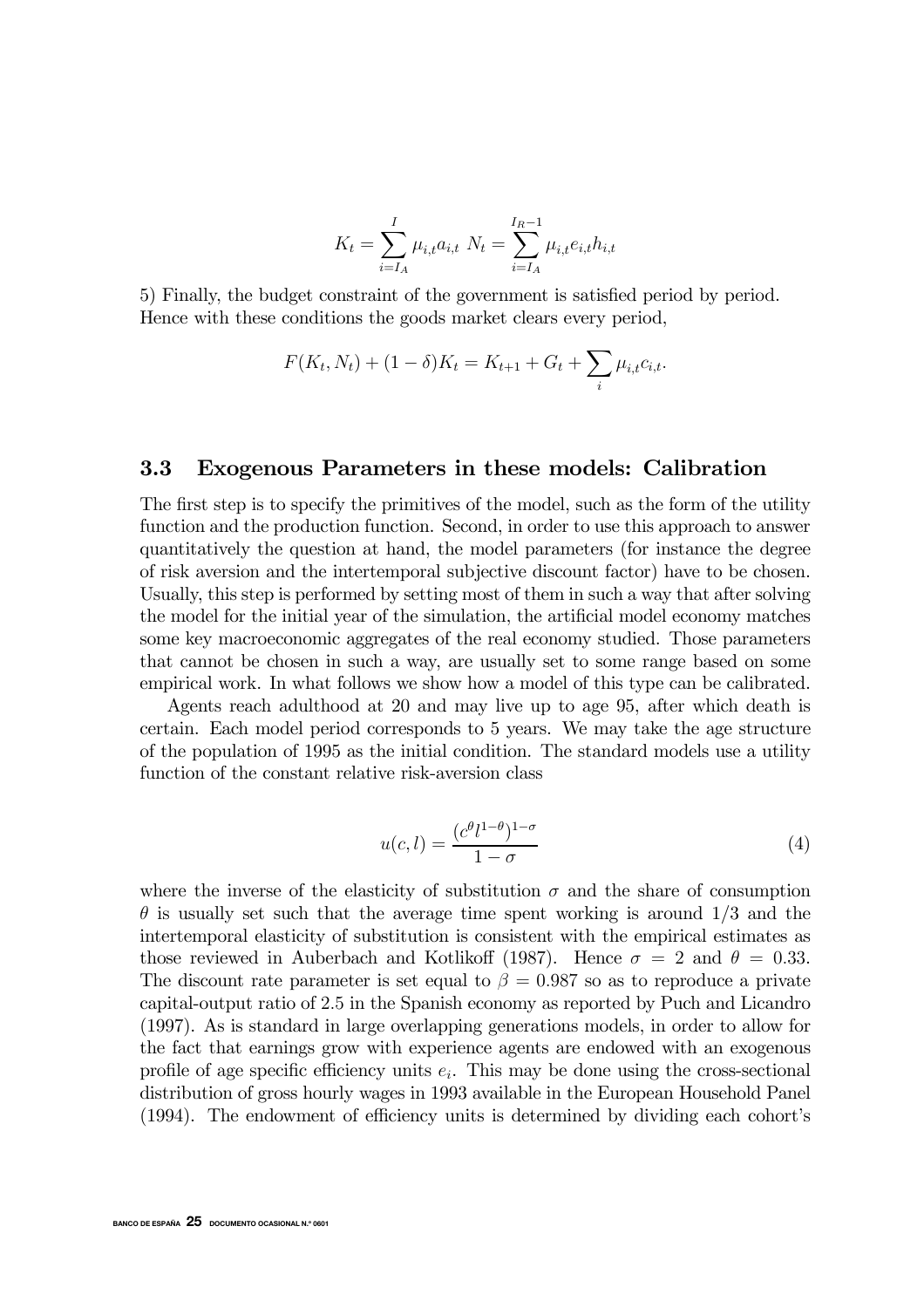average wage by the average of the sample and then by smoothing the wage profile with a polynomial of degree two.

The production function is Cobb-Douglas where the capital share parameter is  $\alpha = 0.375$  following the estimates of Domenech and Taguas (1995) for the Spanish economy. The productivity growth has been set to  $\lambda = 1.5\%$  in annual terms which is the average growth of per-capita consumption over the period 1960-1995. Hence,

$$
Y_t = F(K_t, A_t N_t) = K_t^{\alpha} (A_t N_t)^{1-\alpha}
$$
\n
$$
(5)
$$

Finally, firms rent labor and capital at given wages and net interest rate to maximize

$$
F(K_t, A_t N_t) - (r_t + \delta)K_t - w_t N_t
$$

where  $\delta$  is the depreciation rate for capital and is set to match the average ratio of gross investment over output I/Y=24%. This yields a value of  $\delta = 9\%$  in annual terms. Social security benefits are computed as follows. Upon retirement an individual's pension is computed applying a replacement rate over the average of earnings of the last 8 years before retirement. This replacement rate is 100% if the individual has contributed for at least 35 years. The pension system in Spain also includes a maximum and a minimum pension level but given that individuals of the same generation are assumed to be homogeneous in this basic model we abstract from this feature. The capital and labor income tax rates are  $\tau_k = 0.186$  and  $\tau_l = 0.17$ respectively as reported by Bosca et al. (1999). These values generate a government to output ratio of  $G/Y = 0.13$  which is consistent with the average of this number from 1970 to 1994 in Spain.

Having specified the primitives and the parameter values of the model, the only additional input required in order to obtain the future evolution of the aggregate variables that includes the percentage of GDP spent in pensions is the expected evolution of the demographic structure of the population. In particular, the procedure to propagate the economy after the initial year uses the law of motion of the population shown in the definition of equilibrium and some database (like INE or Eurostat Demographic Statistics 1996) to obtain the expected evolution of the population growth rate, the mortality rates and the migration rates from 1995 to 2050. In order to compute the final steady state, after 2050 we may fix the net migration rates and the survival probabilities of that year and let the age structure run until it reaches a stationary structure characterized by a population growth rate equal to zero. This means that in contrast to other approaches this modelling strategy does not require any assumption about future behavior of other variables like labor supply and wages, since those are endogenously determined into the model, after the proper aggregation of individual choices and macroeconomic equilibrium conditions.

In summary,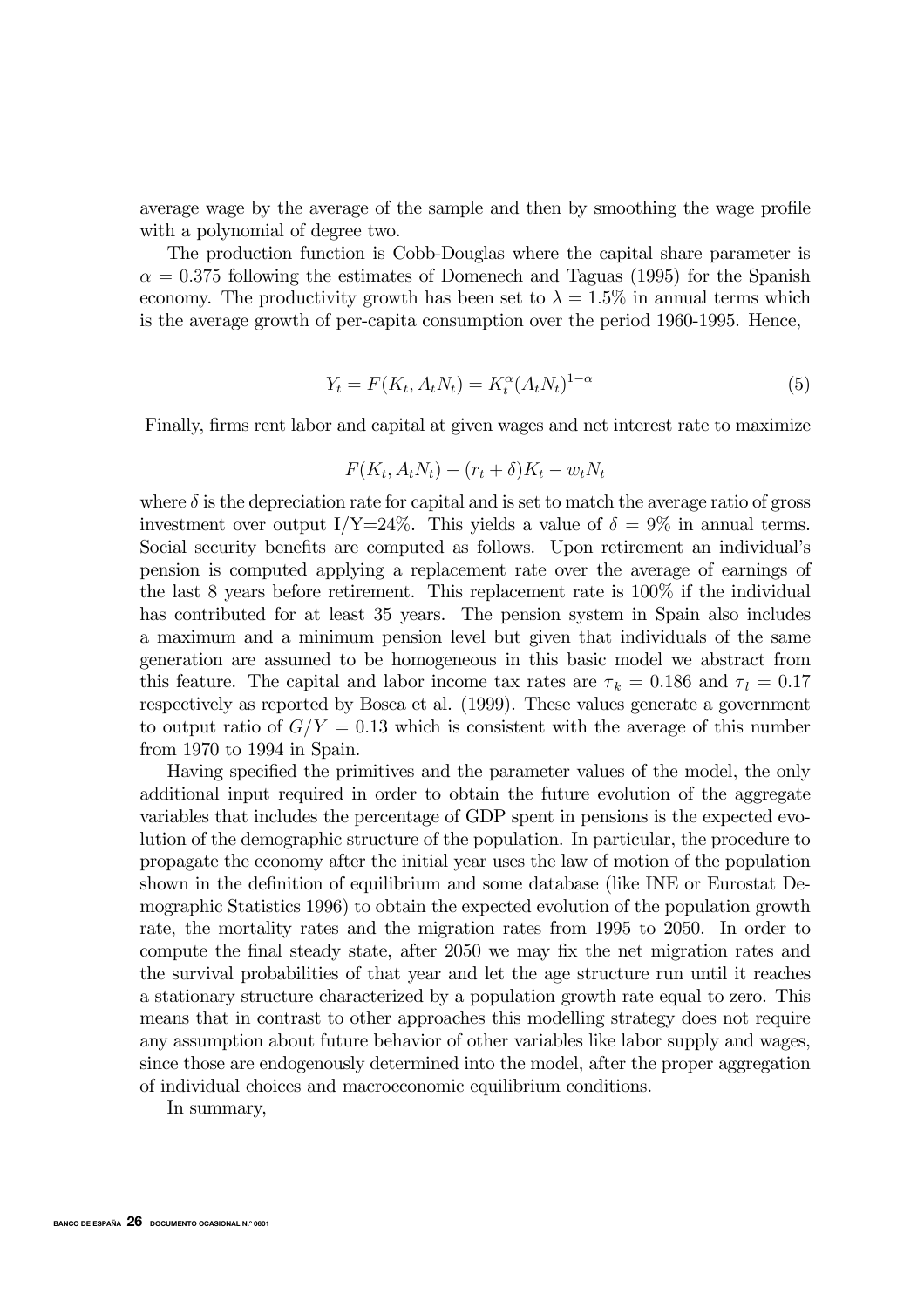• Dynamic general equilibrium models only require specifying the primitives and some base parameters and can endogenously display the dynamics of macroeconomic variables, accounting for the behavioral response of individuals. In contrast, the Accounting Approach requires many assumptions about future variables and more importantly, behavioral responses to fiscal policies are not considered. This question is important in order to ensure aggregate consistency across variables. To put an example, in the accounting approach, the evolution of GDP growth rate and the pension level per retiree are exogenously and independently specified, meanwhile in the general equilibrium methodology, both variables are linked and endogenously determined as a function of the demographic projection specified.

### 3.4 Sources of Heterogeneity

One of the features of the standard overlapping generations model outlined above is that there is no intragenerational heterogeneity. This may be an important shortcoming for at least for two reasons. First, if all the members of the same generation are equal, there is no way of analyzing several aspects of pay-as-you-go (PAYG) systems, such as the incentives and distributive effects created by the existence of minimum and maximum pension levels. In addition, a PAYG system may be welfare improving because it partially substitutes for missing markets that help individuals to insure against income risk (Imrohoroglu et al (1995)). Consequently, if a researcher is interested in analyzing these issues, individuals of the same generation must either face some income risk so as to generate ex-post intra-generational heterogeneity or be ex-ante herogeneous in terms of, for instance, labor market productivity.

An example of the first approach is De Nardi, Imrohoroglu, and Sargent (1999) and an example of the second is Kotlikoff, Smetters and Walliser (2000). For the specific case of the Spanish economy there are two studies that model deterministic heterogeneity explicitly. Sanchez-Martin (2001) considers the case of four educational categories in each cohort, allowing for the study of early retirement patterns of those individuals with low income levels and Rojas (2005) considers the case of 21 income levels per generation. Although in the latest the retirement decision is exogenous, in both cases the high level of heterogeneity and the fact that the pattern of pension benefits is correlated with labor earnings before retirement allows them to take explicit account of the existence of maximum and minimum pension limits when analyzing the impact of aging on the finances of the social security.

Since solving this kind of models is computationally very intensive, there is still room for improving the way heterogeneity is modeled. For instance, this methodology usually abstracts from unemployment risk, and the way in which different social security regimes may affect the incentives to accept or reject job offers. A shortcut route to capture a richer labor market's status is taken by Borsch-Supan, Heiss, Ludwig and Winter (2002) who use a general equilibrium overlapping generations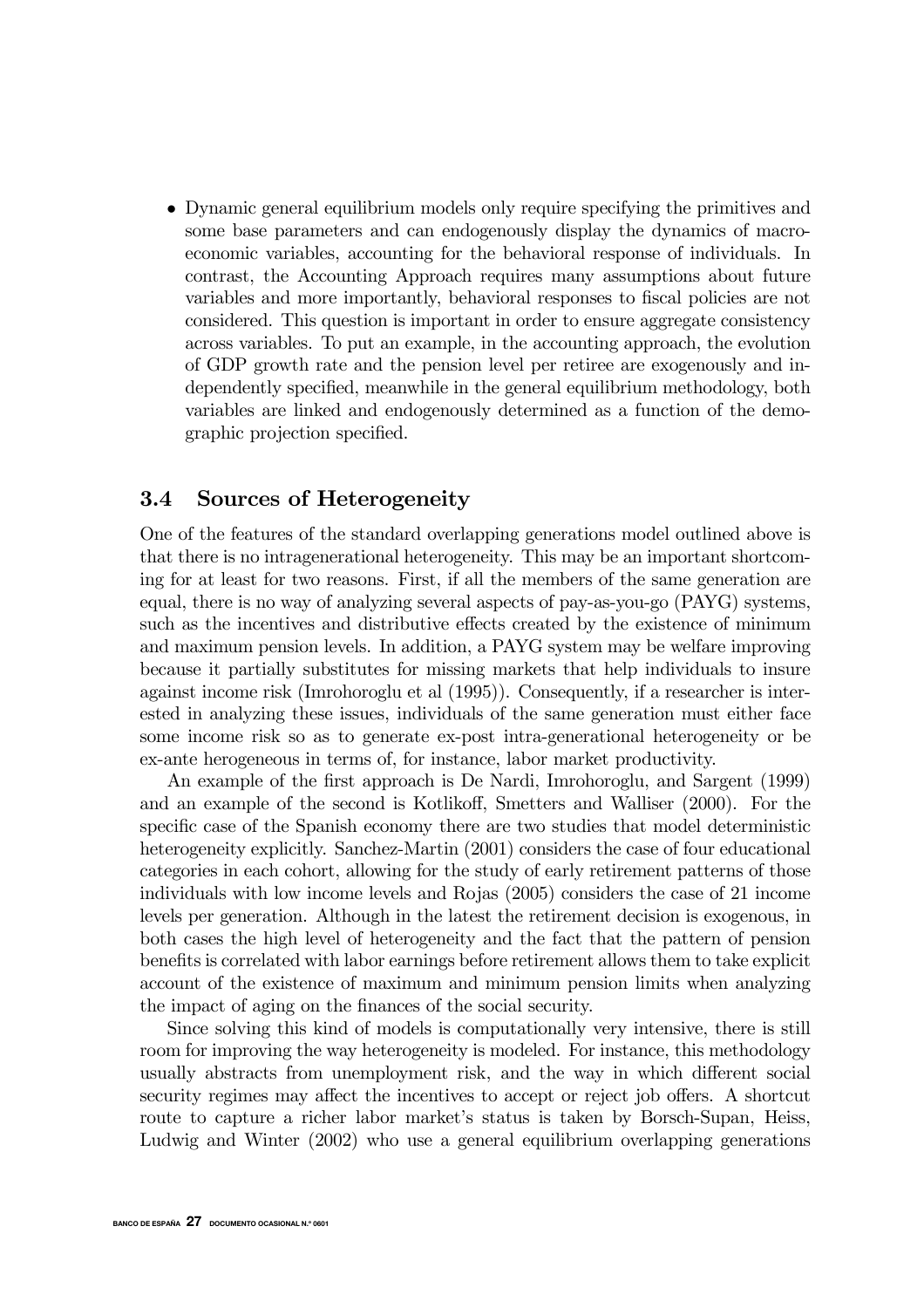model in which members of the same generation are sorted into the categories of employment, unemployment, non participating and retirement so as to be able to track the possible evolution of aggregate labor supply, with the aim of studying the effects of aging on the rate of return on capital. Although in their model generations take consumption and saving decisions as in the standard model outlined above, the labor market status is deterministic and exogenously given to households, and consequently there is no feedback from changes in aggregate conditions (like pension rules) into individual's incentives to retire early or to participate or not in the labor market. Moreover, since the decision maker is a generation, although members of the same generation are composed of individuals with different labor market status, they all take the same consumption and saving decisions, i.e. it is like having full risk sharing among all the members of a cohort.

# 4 Individual life-cycle profiles

### 4.1 Main Features and Methodology

Typically in most pension systems benefits are computed in two steps: first, conditions for eligibility, and, secondly, determination of the amount of benefits. As an example, under earnings-related system eligibility is achieved only with a minimum number of years of contribution. Benefits are awarded depending on some average wage with the first years of contribution giving less "pension points" than the years of contributions close to the retirement age. These formulae are not always easy to replicate in a simple condition to be introduced in general equilibrium models. And being non-linear, they imply that, under heterogeneity, the benefits for the average worker is not the same as the average benefit across workers. Although, admittedly, some heterogeneity can be introduced in general equilibrium models, as discussed above, this can be done only to a limited extent, as the aggregation of many heterogenous agents soon face computation constraints.

Thus, when facing distributional issues related to pension reforms, some studies have dropped the general equilibrium discipline and turn to simulations of many different individual profiles to compute the distribution of pension benefits under different rules. For instance, Deaton, Gourinchas and Paxton (1999) analyse the implications of pension reforms for consumption inequality along the life cycle and find that defined-contribution systems yield more inequality before and after retirement. Coronado, Fullerton and Glass (2000) show that the degree of progressivity in the US pension system depends upon assumptions on discount rates and the expected duration of the life cycle across cohorts of different income levels. Feldstein and Liebman (2000) compute pension benefits that cohorts born during the period 1925-1929 would have receive under a defined-contribution, fully-funded system. Finally, Bosworth and Burtless (2002) perform a simulation analysis of the risk that individuals would face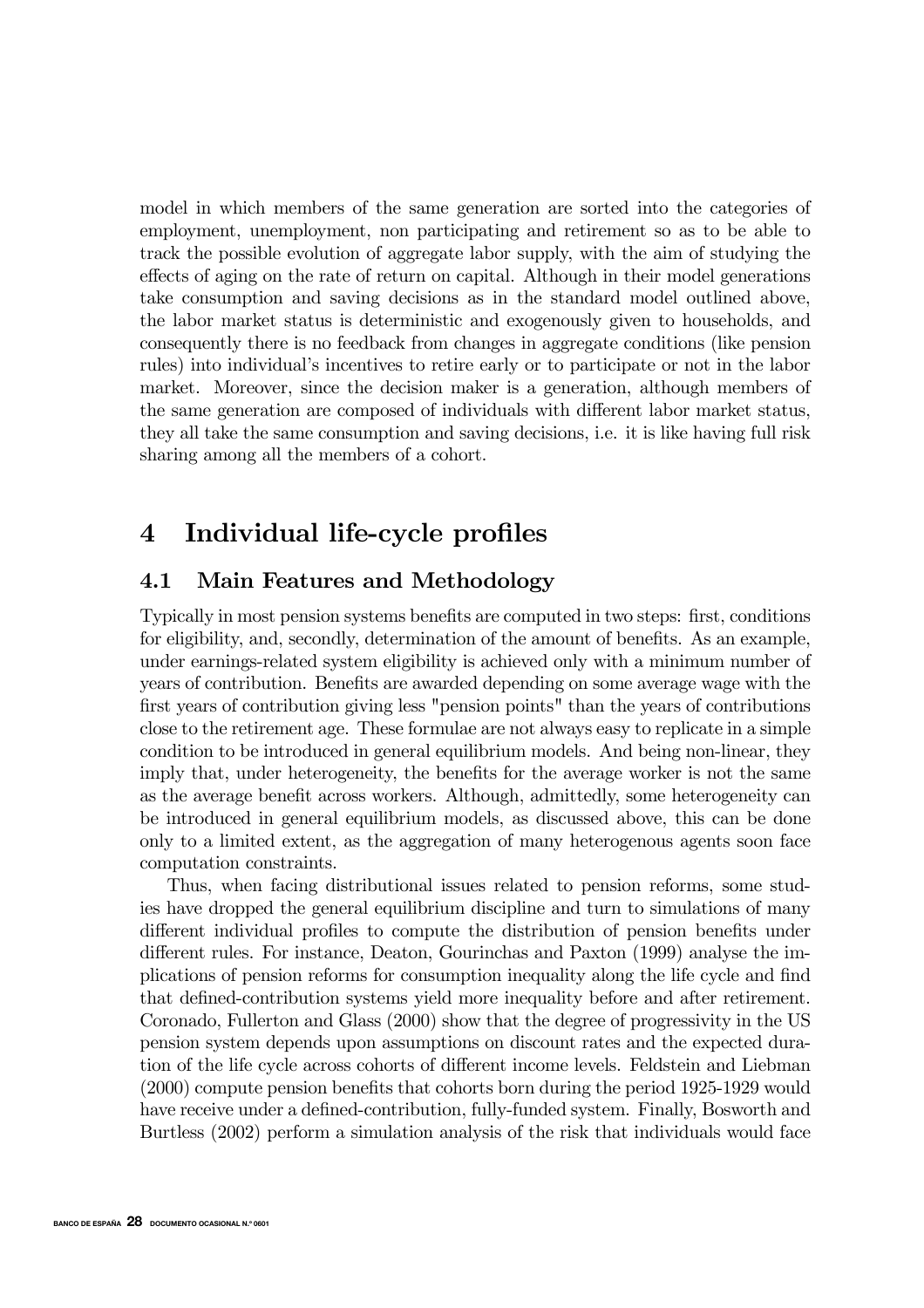after a transition to a defined-contribution, fully-funded system.

This approach, namely, simulating many individual life-cycle profiles and computing outcomes under different alternative pension rules, is, in spirit, close to the Generational Accounting framework proposed by Auerbach and Kotlikoff (200x). Under this framework, individual accounts of net transfers with the government are computed to make some judgements of the sustainability of government finances. Similarly, for individual following different employment status along the life cycle, entitlements to pension benefits can be computed under different rules. In the next subsection we provide more details about the implementation. What it is worth noticing at this stage is that the richness of considering many different individual life-cycle profiles come at some costs: i) in contrast with general equilibrium models, the evolution of factor prices (wages and interest rates) is assumed to be determined by exogenous factors, other than labour demand and labour supply, and the saving decisions of the individual, respectively, ii) the changes in behavior introduced by changes in the pension system rules are also conjectured rather than estimated or calibrated from some microeconomic evidence.<sup>5</sup>

### 4.2 Implementation: An example

As commented above, the simulation of life-cycle profiles is usually performed to compare the distributional consequences of alternative pension schemes. As a by-product, with the appropriate assumptions about demographic evolutions (size and composition of the population), it can also yield accurate forecasts of the financial flows of alternative pension systems. We now describe how this approach is implemented and how could be used for the quantitative analysis of the impact of aging on Social Security expenditures.

The main ingredients are group-specific variables determining employment status and life duration. For each age cohort, some composition by education, gender, and any other co-variate needs to be postulated. Within each cohort, individuals enter the labour market with a different age depending on educational attainment. Given group-specific flow rates between inactivity, unemployment and employment, the employment status of each individual at each period is drawn from any density mimicking the observed flow rates. Group-specific survival rates determined the life duration of each individual. Before retirement , individuals contribute to Social Security. Contributions, given some pension rules, could vary depending on the individuals' employment status and wages, which are drawn from the empirical distribution of wages by age, educational levels, and other available co-variates. After retirement, individuals receive pension benefits determined by their years of contribution and earnings, according to existing pension rules. The retirement age could be

 $5$ Even under general equilibrium, in a small open economy the interest rate is determined exogenously. As for microeconomic evidence on the labour supply incentives of alternative pension rules, we will come back to this issue in the final section.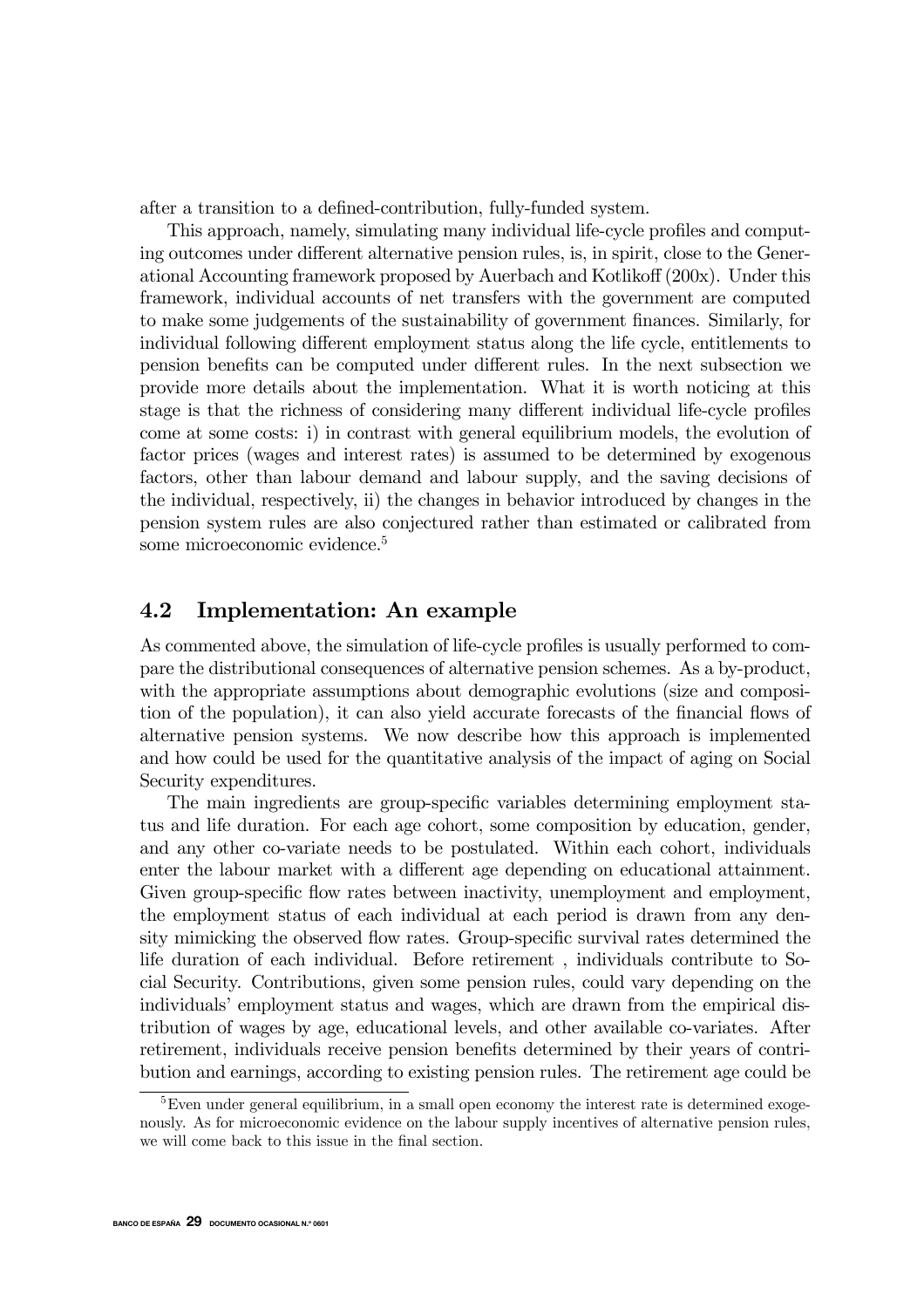either exogenously determined, using also the empirical distribution of the flows into retirement by the observed co-variate, or, alternatively, by the flows into inactivity and unemployment of individuals close to retirement age. Aggregating across individuals, average pension benefits and its average duration for each cohort can be easily computed. Total pension expenditures at a given period is obtained by aggregation across all age cohorts.

This approach has one main advantage and some loopholes. The former is that it allows to characterize a richer distribution of contributions and benefits regarding Social Security than the one which can be constructed under general equilibrium models. The latter arise from the possible effects of pension reforms on labour supply and labour demand decisions that are behind the flows among employment states and the wage distribution. In this regard, some informed conjectures could be added to the computation of the impact of aging on Social Security finances, but this is an issue to which we will return in the final Section of the paper.

# 5 Illustration: Results from the different approaches applied to the Spanish case

In this section we will try to present some examples of the different approaches reviewed previously, applied to the Spanish case. We compare them in terms of their implications for variables like the ratio of pension expenses over GDP, or the ratio of average pension over average labor productivity. We do so by using the current situation of the Spanish pension system. We draw on some projections under the three different approaches available in the literature and perform some simple, new projections under the first approach. We will also consider the predictions of each approach with regards to the impact of a specific (parametric) pension reform on pension expenditures. Thus, we comment on the consequences for expenditures of a change in the computation formula of benefits of an earnings-related scheme (as it is the Spanish pension scheme) coming from the rise in the number of years of contribution considered for the determination of pension benefits.

For this exercise, our demographic scenario is based on the new set of demographic projections made available by the Spanish Statistical Office (Instituto Nacional de Estadística, INE, www.ine.es). Among the different scenarios contemplated by INE, we choose the scenario with the lowest rise in the ratio of older population to the working age population. In Figures 8a to 8c we plot the assumptions for the demographic variables underlying this scenario. These are more optimistic than those of EUROSTAT regarding the recovery of fertility and the arrival of new immigrants. Figure 8d plot the resulting ratio of the population 65 and older over the working age population  $(16-64)$  resulting from these assumptions. This ratio is projected to rise from  $25.1\%$ in 2004 to 56.0% in 2050 and to 53.3% in 2059.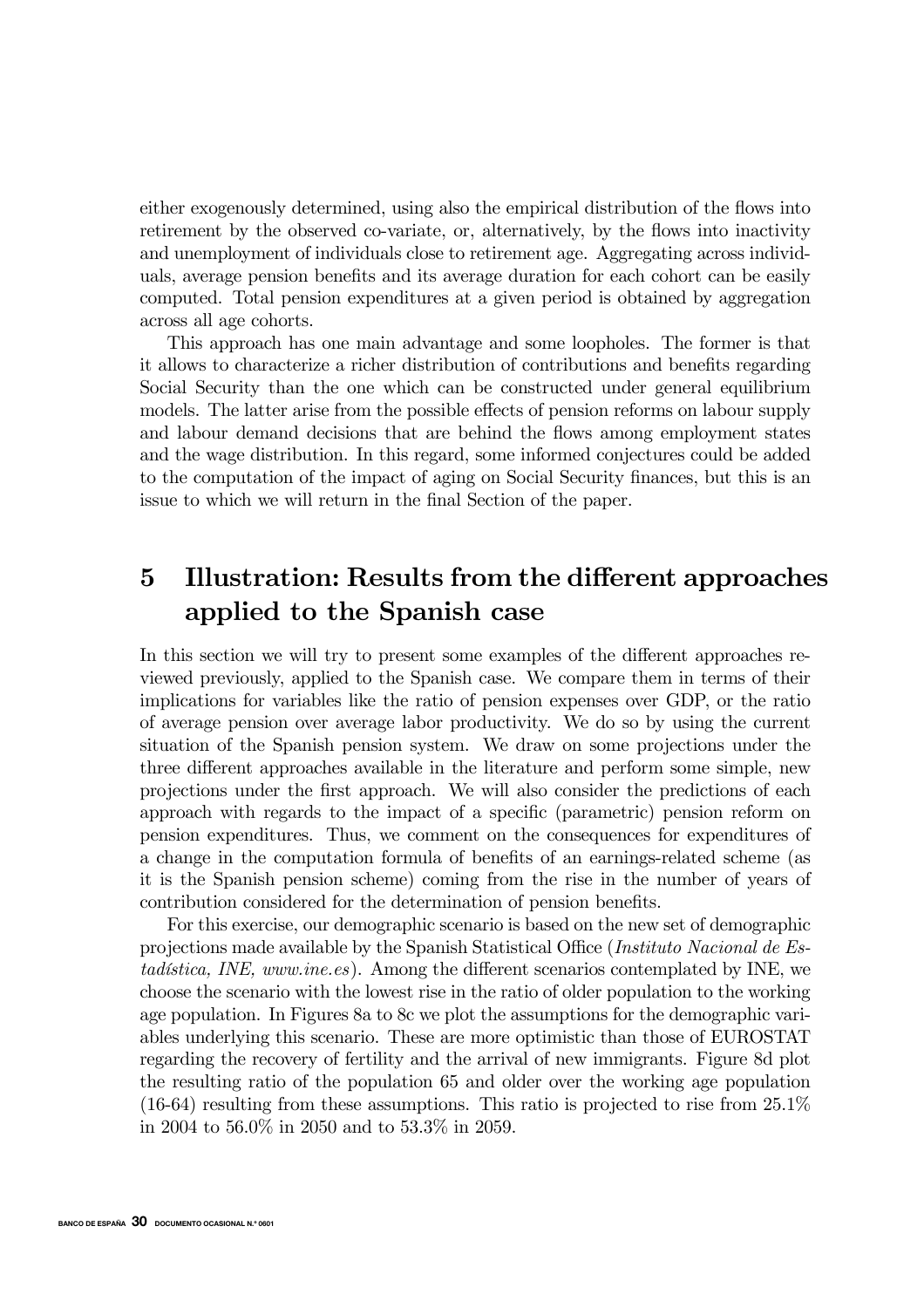

Figure 8a. Demographic assumptions. Life expectancy at birth



Figure 8b. Demographic assumptions. Total fertility rate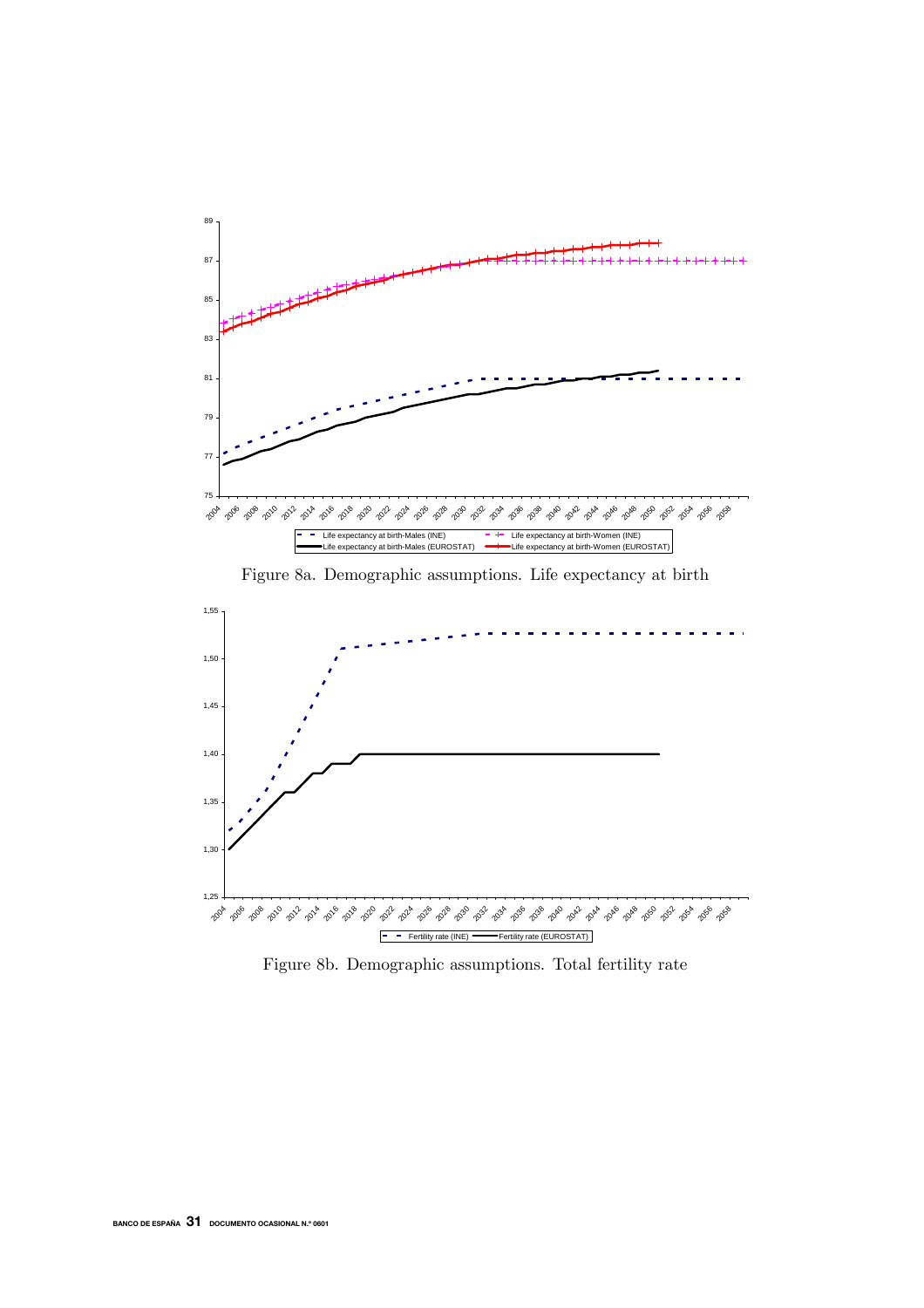

Figure 8c. Demographic assumptions. Net immigration flows



Figure 8d. Population 65 and older over population 15-64 (INE, assumptions)

As for the employment rate, in our baseline scenario we use the current employment rates by age groups (in 5 year cohorts and by educational attainments -primary, secondary, and tertiary). We assume that these employment rates remain at the current levels (see Figure 9a) and that the composition of the population by age changes according to the INE projections. We assume that the educational composition of the cohorts older than 30 years of age in 2050 converges to the current composition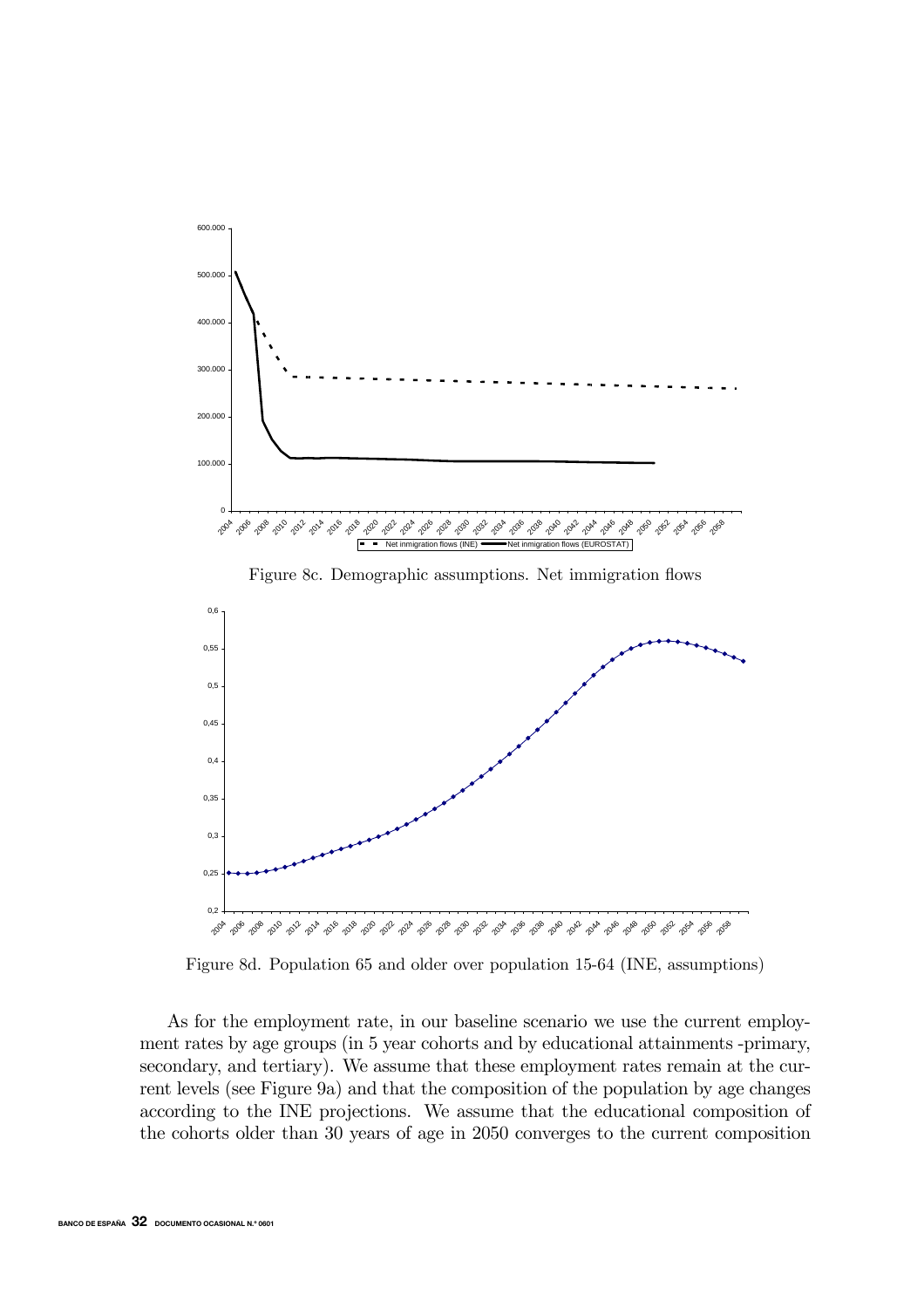of the cohort 30-35 years of age. As a result, the employment rate is 64.5% in the year 2050, just about 1.5 p.p higher than the current one. In this projection, there are two opposite effects. As the population ages, the overall employment rate falls, since older workers have lower employment rates than prime-age workers. On the other hand, education levels of the older cohorts are projected to increase and, thus, the overall employment rate rises.



Figure 10a. Employment rates by age and education. Males



Figure 10b. Employment rate by age and education. Women (Source: Labour Force Survey)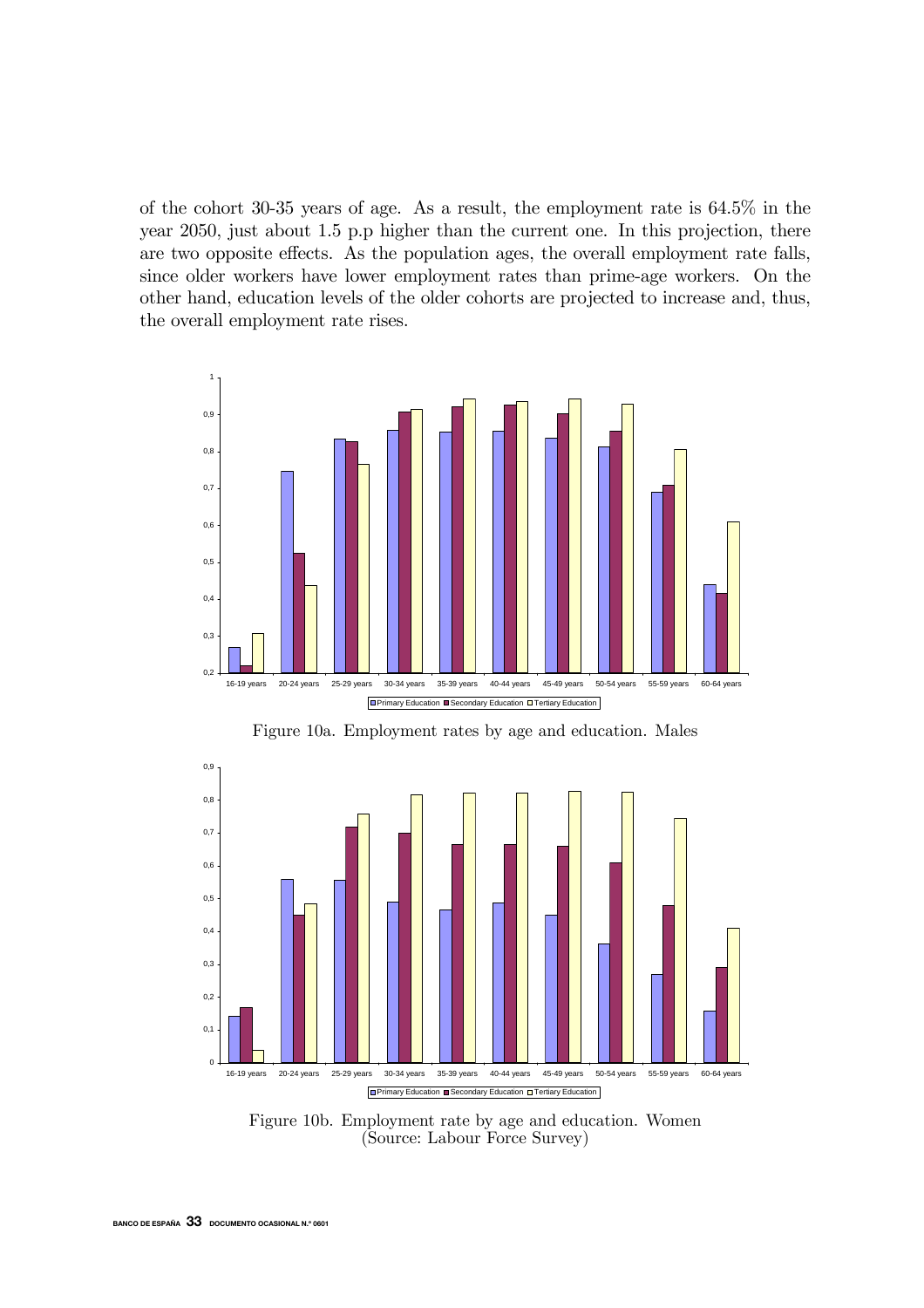Table 1 reports the projections of pension expenditures under different methodologies and scenarios. In the baseline scenario described above, pension expenditures would rise by 10 p.p. of GDP, from 9% to 19.6% of GDP, despite the increase in the employment rate, brought up by the educational upbuilding of older cohorts, and the invariance in the "generosity" of pensions, measured as the ratio of average benefit per retiree to GDP per worker. Alternatively, under a more favorable scenario, assuming that the employment rate reaches 70% and that higher productivity growth can reduce the ratio of average benefit per retiree to GDP per worker by 10%, the rise in pension expenditures between 2005 and 2050 would be 7 p.p. of GDP, from  $9\%$  to  $16\%$  of GDP.<sup>6</sup>

As for the general equilibrium approach, there are several studies that have addressed the effects of aging on the social security system in Spain using computable overlapping generations models. The first was Montero (2000). Using a model calibrated to Spain, she analyzed the aggregate impact of two demographic scenarios. One characterized by the survival probabilities of 1995 and the average population growth rate between 1961 and 1995, and another characterized by zero population growth rate. Although she does not report the change in the percentage of GDP spent on pensions, she finds that keeping constant the level of pension per-capita would imply an increase of 10% points in the social security tax rate. Unfortunately, in that paper there is no transitional dynamics and consequently it cannot be used to provide medium-term forecasts of the pension-GDP ratio.

However two recent papers have used official demographic projections for the Spanish economy to report different measures of the sustainability of the pension system from 1995 to 2050. Rojas (2005) studies the impact of demographic projections in the Spanish economy by comparing the equilibrium allocations in two model economies (G.E. 1 and G.E. 2, respectively) where households choose consumption, saving and labor supply optimally along the life-cycle, but differ from each other in the degree of substitution of workers with different experience levels. Results indicate that there are quantitatively relevant differences between both economies. For instance it is found that if the rule used to compute pension benefits is left untouched, in the standard model (G.E. 1) the percentage of GDP spent on pensions will increase from 7.7% in 2000 to 19.4% in 2050. In contrast, in the model economy with cohort size effects (G.E. 2) this percentage will increase from 7.6% in 2000 to 15.9% in 2050. The mechanism that accounts for such difference is the lower pension benefits of individuals belonging to the baby-boom generation in the model economy with cohort size effects. This is so due to the fall in the experience premium and the reduction of labor effort before retirement displayed by the members of the baby-boom generation as part of the intertemporal reallocation of hours worked in response to the fall in relative wages.

 $6$ For other projections of pension expenditures using the aggregate accounting approach, see Jimeno (2000), Blanco et al. (2000) and Herce and Alonso (2000).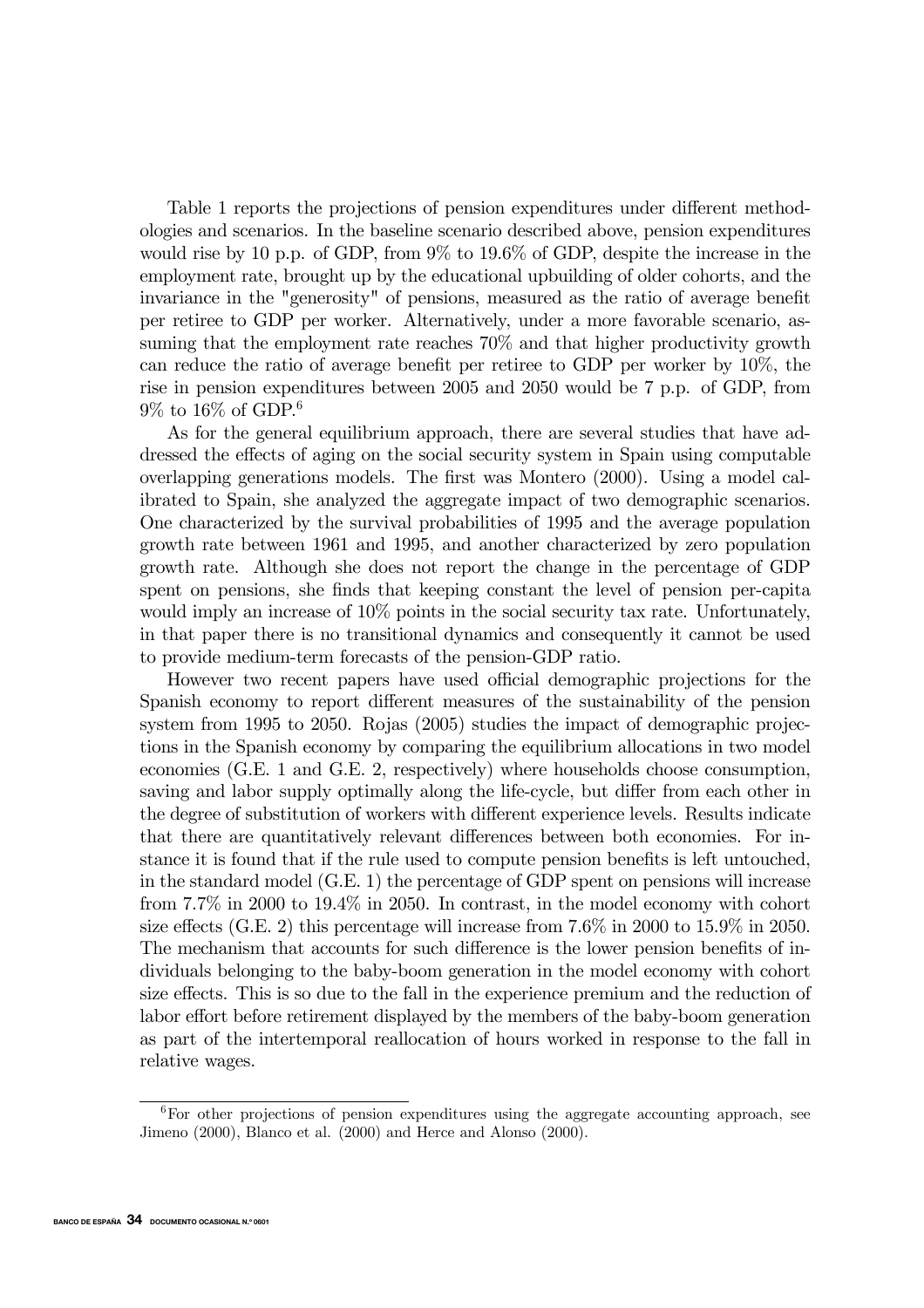|                                                | ິ                                             |                                                      |               |         |
|------------------------------------------------|-----------------------------------------------|------------------------------------------------------|---------------|---------|
|                                                | Aggregate Accounting                          | General Equilibrium<br>Aggregate Accounting          |               |         |
|                                                | (Baseline)                                    | $(+Employment, + Productivity)$                      | (G.E.1)       | (G.E.2) |
|                                                | 2005                                          | 2005                                                 | 2005          |         |
| Dependency Ratio $(+65/(16-64))$ (%)           | 25.1                                          | 25.1                                                 | 25.5<br>25.5  |         |
| Average benefit per retiree/GDP per worker (%) | 22.6                                          | 22.6                                                 |               |         |
| Employment rate                                | 63                                            | 63                                                   |               |         |
| Pension expenditures/GDP                       | $9.0*$                                        | $9.0*$                                               | 7.9           | 7.7     |
|                                                | 2050                                          | 2050                                                 | 2050          |         |
| Dependency Ratio $(+65/(16-64))$ (%)           | 56.0                                          | 56.0                                                 | 56.5          | 56.5    |
| Labor Productivity growth (2005-2025)          | $\overline{2}$                                | $\overline{2}$                                       | 1.6           | 2.0     |
| Labor Productivity growth $(2025-2050)$ (%)    | $\overline{2}$                                | $\overline{2}$                                       | 1.5           | 1.5     |
| Average pension/average productivity (%)       | 22.6                                          | 20.0                                                 |               |         |
| Employment rate                                | 64.5                                          | 70.0                                                 |               |         |
| Pension Expenditure/GDP (%)                    | 19.6                                          | 16.0                                                 | 19.4          | 15.9    |
| $\omega$ , and $\omega$<br>$ -$<br>$\sim$      | $\cdot$ $\cdot$ $\sim$<br>$\sim$<br>$\bullet$ | $\epsilon$<br>$\cdot$ $\cdot$<br>$\sim$ $\sim$<br>л. | $\sim$ $\sim$ |         |

Table 1: Pension Expenditures: Projections under Different Methodologies and Scenarios

Note: \*Benefits under the Social Security General Regime (provisional estimate)

An unpleaseant feature of this model is that the retirement age is exogenous. In contrast, other recent study is Sanchez-Martin (2001), who considers a large overlapping generations model where the changes in the labor supply stems from changes in the retirement age endogenously chosen by individuals. Under a plausible calibration of several aspects of the pension rules in Spain, he successfully reproduces the pattern of early retirement of low income households. He also studies the effect of population aging under alternative social security's scenarios and finds that if the pension rules are left untouched at the level of 1995, the aging of the population will almost double the percentage of GDP spent on pensions from 2000 to 2050. In addition, he finds that the retirement pattern across income groups (and the average retirement age) is not affected by the macroeconomic changes induced by aging. A result that might be explained by the low level of intra-generational heterogeneity (4 income groups) and the log utility function assumed. An interesting route to follow would be to study whether this result survives the introduction of more complex heterogeneity and more general utility functions. In this sense, a recent paper by Diaz-Saavedra (2005) finds that in a model calibrated to the spanish economy the average retirement age is likely to increase, due to the change in the educational composition of the population over the coming decades.

Finally, it is worth noticing that the results under the different approaches can differ for a number of reasons that are not directly related to the nature of each methodology. First, the base year and the sources of input data do not necessarily coincide. Secondly, they use in general different definitions of pension expenditures, including different concepts in the definition. Finally, the structure of the model and the calibration procedure in general equilibrium models could cause certain variables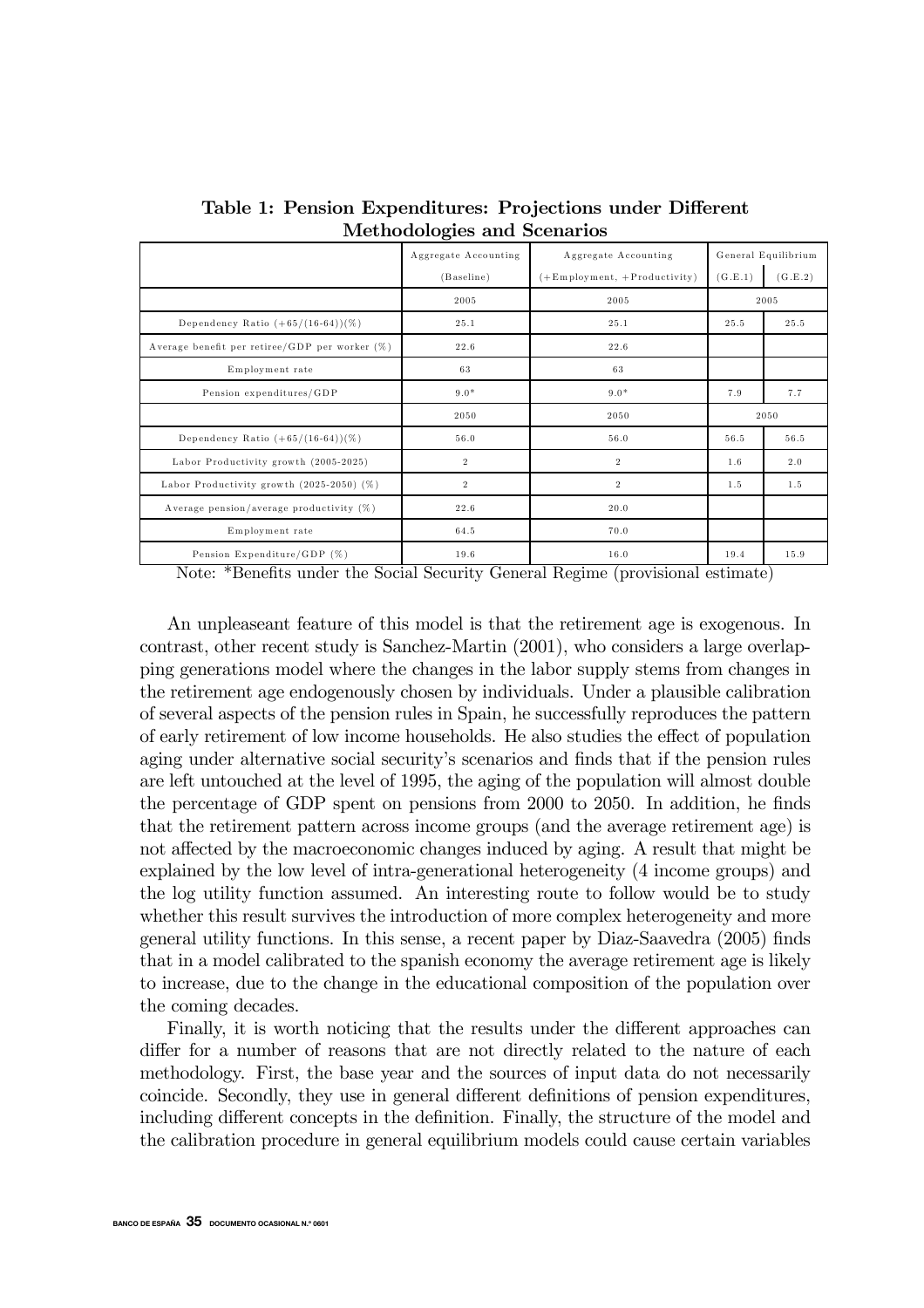to be different than observed ones. All of the above must be kept in mind when comparing the figures in Table 1. However, despite all these cautions, the common message is that the impact of ageing on Social Security expenditures could be quite significant, even under the most favorable scenarios and with or without accounting for other changes in macroeconomic variables brought up by ageing.

### 5.1 Quantifying the impact of a pensions reform

The methodologies outlined above are used not only to project pension expenditures into the future, but also to simulate the effect of alternative pension reforms. While there are many pension reforms which could be considered, they are typically classified into two groups: i) parametric reforms, involving some changes in the rules for entitlements and the computation of benefits, and ii) non-parametric reforms, changing the nature of existing pension schemes, such as, for instance, moving from "Pay-As-You-Go-Sytems" (PAYG) to fully capitalized systems.<sup>7</sup>. As far as the goal of this paper is concerned, i.e., modelling the impact of ageing on pension expenditures, we focus on the first class of reforms. We illustrate the results of the different methodologies at analyzing parametric reforms, by considering a change in the benefit computation formula in the Spanish pension scheme.

Currently, in Spain, old-age pension benefits are computed as a proportion (determined by the years of contribution and age at retirement) of the average contribution base during the last 15 years of the working life.8 Both the contribution base and the resulting pension are capped by minimum and maximum bounds. As a measure to control expenditures and also to improve the "equity" of the system, it is often postulated to increase to 30 years, or even to the whole working life, the period used to compute the average contribution base entered into the benefit formula. In what follows, we report the results of different studies which have simulated the effect of this type of reform on the projections of pension expenditures.

In aggregate accounting models, the only effect of this type of parametric reforms that are considered in the analysis is its impact on the evolution of benefits. Indirect effects on the employment rate or on productivity growth coming from labour supply or labour demand effects are not computed. By contrast, in general equilibrium models, reforms are analyzed starting from an initial steady state characterized by the existing pension rules, and the associated behavior of individuals that, by assumption, are assumed to believe that these rules will not change. Then, an unexpected policy change (or announcement of a change) occurs and then individuals start re-optimizing

<sup>7</sup> In our view, a more useful classification is that distinguishing between i) measures addressed at controlling expenditures, and ii) changes in the sources of finances for pension expenditures.

<sup>&</sup>lt;sup>8</sup>This proporion is 0 if the number of years of contribution is less than 15. It is  $50\%$  for 15 years of contribution and retirement at 65, and then increase (not linearly) up to 100% for 35 years of contribution and retirement at 65 years. The proportion falls by 6-8 p.p., (depending on personal circumstances and years of contribution) for each year of retirement before 65 years of age.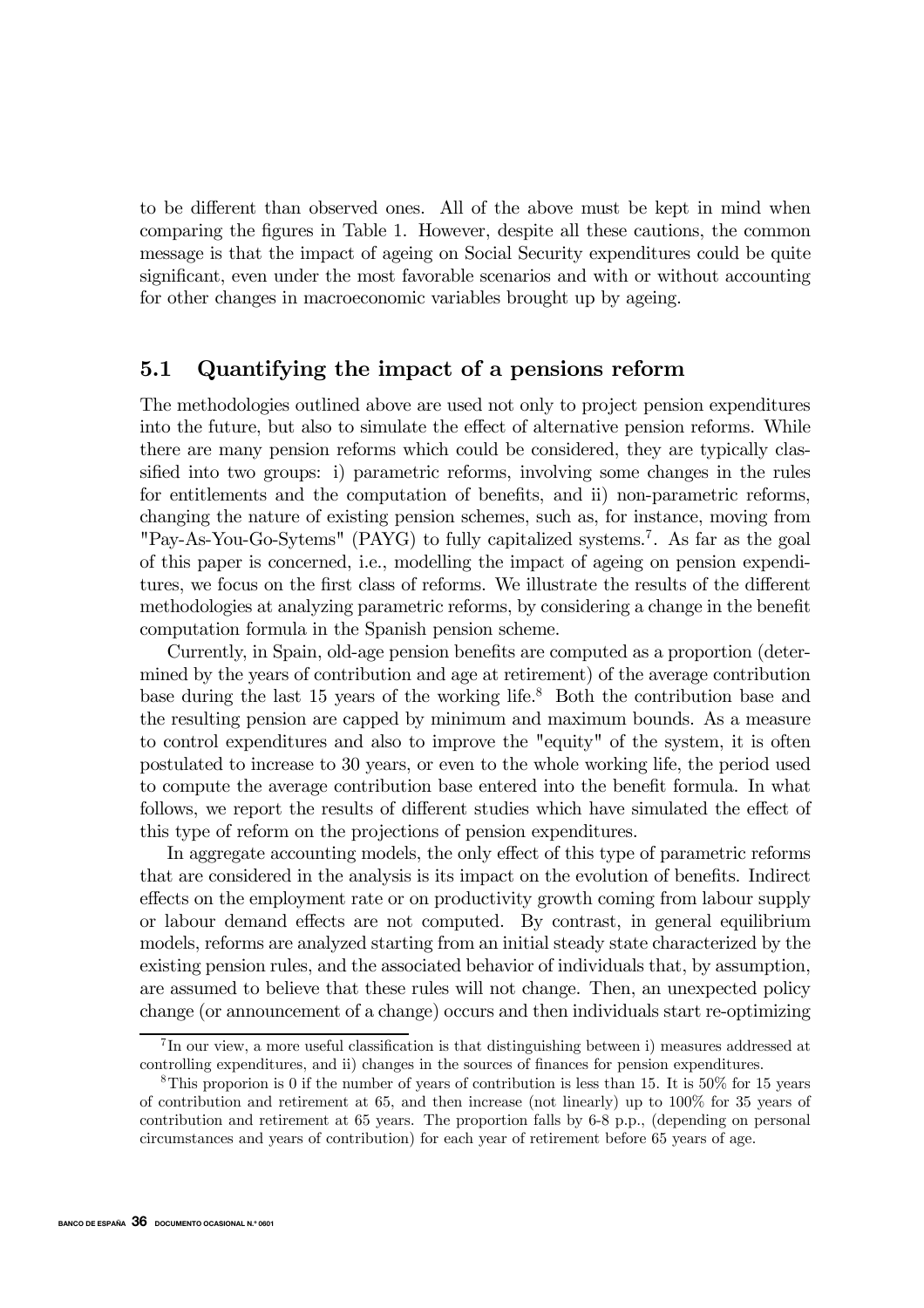their behavior according to the new pension rules. Computation problems preclude that this re-optimization could be contemplated for individuals with many different employment histories. Thus, as an alternative, when considering the impact of reforms using individual life-cycle profiles, labour supply and labour demand effects are not really modelled, but included, if anything, by ad hoc assumptions.

Table 2 presents some results concerning the impact of extending the number of years used to compute pension benefits from the current level of 15 to 30. It draws, for the aggregate accounting approach, from Jimeno (2000), updating his results with the new demographic and labour market scenario. Sanchez-Martin (2001) and Diaz-Saavedra (2005) provide the analysis of this reform using the general equilibrium approach, while Jimeno (2003) does it under the individual life profile approach. For the first and third approaches, the results assume the baseline demographic and labour market scenarios (see Table 1), and an annual average growth rate of labor productivity of 2%.

The aggregate accounting approach and the individual life profile approach use the same demographic and labor market scenarios. The only difference between them is the consideration of heterogeneity and caps in benefits and contributions when computing the impact of the reform on average benefits. In the aggregate accounting approach, it is assumed that average benefits grow at the same rate that wages, and that wages grow at the same rate that GDP per worker. Thus, the only reduction in average benefits brought up by the reform arises from the fact that pension benefits are indexed to prices, rather than wages. This implies a reduction in the ratio of average benefit to GDP per worker of 4.5%. By simulating individual life profiles, we also considered the impact of caps on contributions and benefits and heterogeneity. As a result, the reduction in the ratio of average benefit to GDP per worker is 10%. This translates into a reduction of pension expenditures to GDP of about 1 p.p., in the first case, and 2 p.p., in the second. These results are in line with those reported in Da-Rocha and Lores (2005).

Using the general equilibrium methodology the results are slightly more pronounced. Sanchez-Martin (2001) and Diaz-Saavedra (2005) find that the percentage of GDP spent on pensions would be respectively 2 p.p. and 5 p.p lower than the case without pension reform. In both cases the incentives to early retirement are not substatially affected, and the main forces driving down the pension expediture over GDP is first, the lower pension levels to which individuals qualify, since now pension benefits are computed taking into account the earnings of the initial periods of the life-cycle which are those when individuals are less productive. And second, the fall in the tax rate needed to balance the aggregate government budget induces a higher level of output, since the capital stock increases as a result of both lower pension benefits and lower saving distorsions which, in the case of Diaz-Saavedra (2005) are associated with the sharp reduction in the consumption tax after the reform from 34.17% to 25.47%.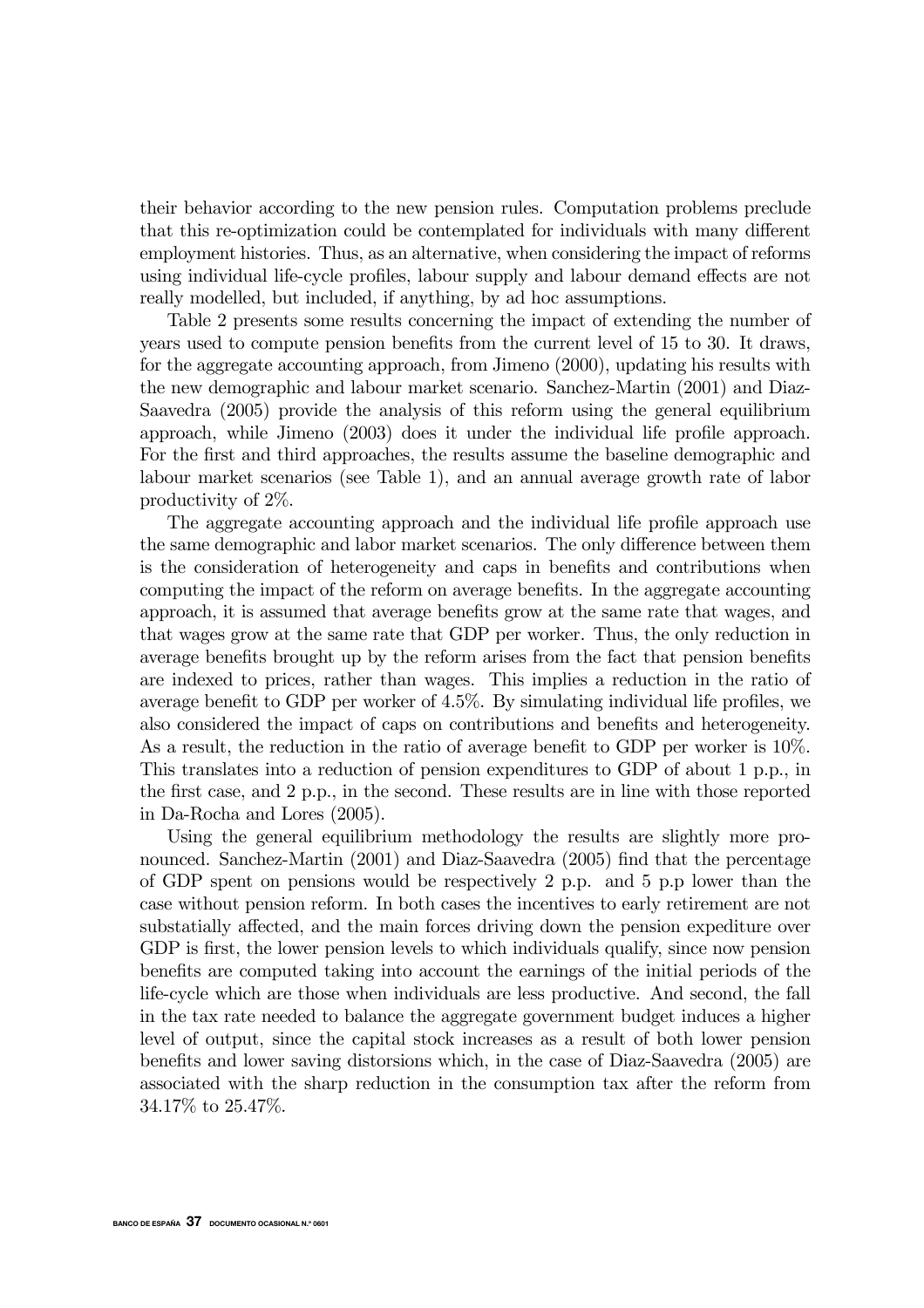|                                                               | Aggregate Accounting | General Equilibrium Models |                      | Individual life profile |  |  |
|---------------------------------------------------------------|----------------------|----------------------------|----------------------|-------------------------|--|--|
|                                                               | Jimeno(2000)         | Sanchez-Martin (2001)      | Diaz-Saavedra (2005) | Jimeno(2002)            |  |  |
|                                                               | 2005<br>1997         |                            | 2005                 |                         |  |  |
| Pension Expenditures/GDP (%)                                  | 9.0                  | 15                         | 15.3                 | 9.0                     |  |  |
|                                                               |                      | 2050                       |                      |                         |  |  |
| average benefit per retiree<br>Variation in<br>GDP per worker | $-4.5\%$             |                            |                      | $-10\%$                 |  |  |
| Pension Expenditures/GDP (%)                                  |                      |                            |                      |                         |  |  |
| without reform                                                | 19.6                 | 27                         | 28.5                 | 19.6                    |  |  |
| with reform                                                   | 18.7                 | 25.2                       | 23.1                 | 17.7                    |  |  |

Table 2: Approximating the effects of a change in the benefit computation formula\*

(\* The change considered is the rise in the number of years used for computation of the average contribution base entered into the benefit formula from the last 15 years of the working life to the last 30 years.)

# 6 Concluding remarks

Finally, we discuss in this section the features of the approaches that we think are important in order to properly assess the problem at hand, and the need of more empirical evidence concerning theses issues. A first important issue mentioned in the former sections is the difference between the general equilibrium approach and the others in accounting for possibly important feedbacks effects arising, for instance, from changes in taxes induced by demographic change. We think that a properly specified behavioral model of the joint determination of savings and labor supply in a life-cycle constext is needed so as to properly address the way in which the rules used to compute pension benefits, the demographic change and, in general, policy reforms may or may not affect the finances of the social security system. However, as utility-based general equilibrium models tend to enter very rapidly into the "curse of dimensionality" it may be reasonable to abstract from changes in prices, when assessing the effects of demographic change on pension expenditures. More so, if we consider the case of a small open economy. In any case, although in general the direction of the effect is not controversial and in fact it is a general modelling strategy, the importance of demographic changes for asset returns and financial markets is still a disputable issue, on which more empirical evidence is needed. In this sense, Yoo (1994) presents time series estimates of the relationship between asset returns and the age distribution and finds a statistically significant negative correlation bwteen the fraction of the U.S. population aged 45 to 54 and the returns of several types of assets. In contrast, more recently Poterba (2004) suggests that the results are in general sensitive to choices about the econometric specification.

A second relevant issue is the consideration of enough heterogeneity among individuals of the same generation. Since the pension formula depends on the labor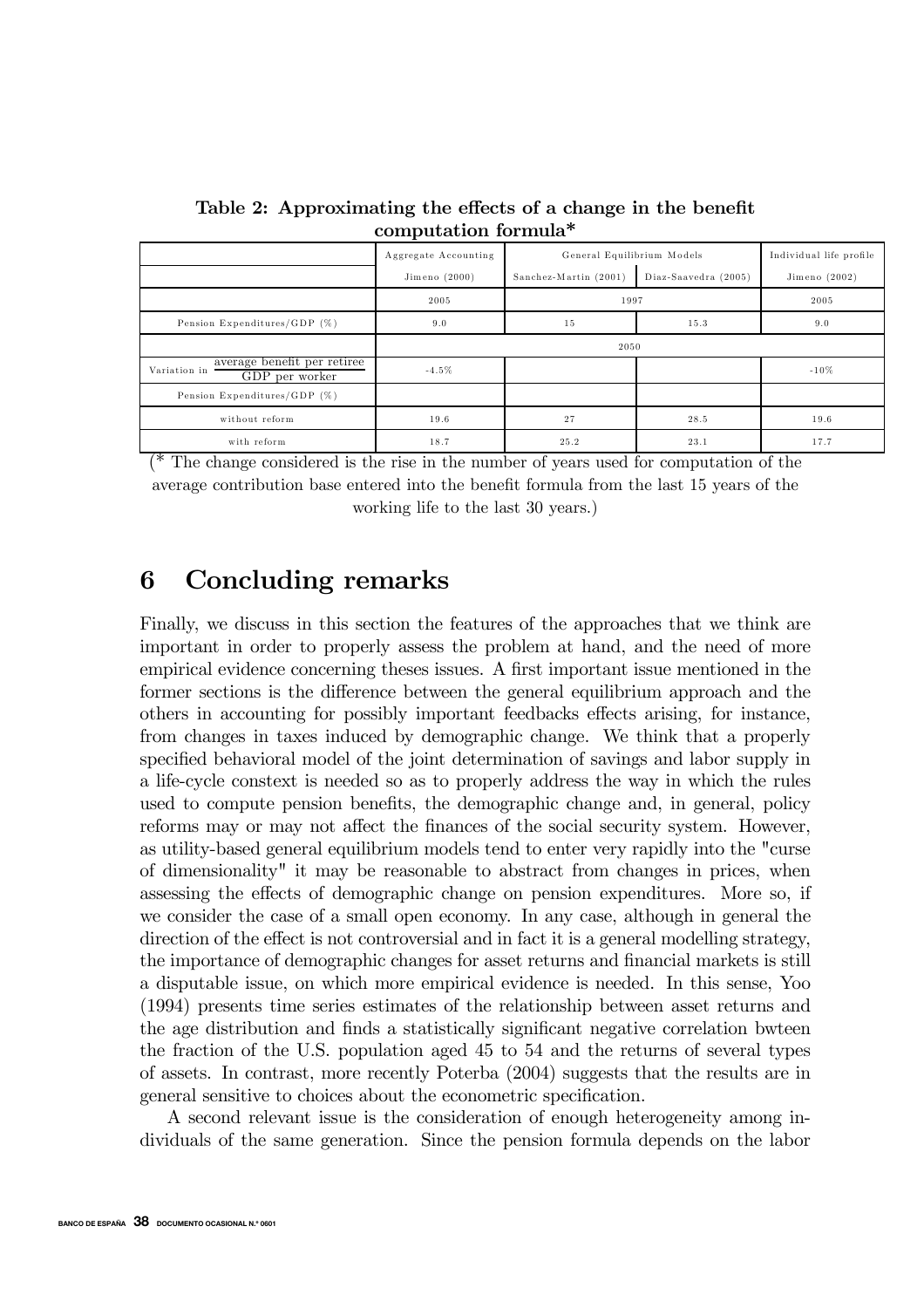market history of individuals, a suitable model should in principle account for some heterogenity along several dimensions, that could be modelled either deterministically or stochastically. For instance, heterogeneity in terms of education could in principle be modelled in a deterministic way, upon which there is no uncertainty. However, individuals should also face enough labor market risk and choose optimally labor supply along the life-cycle so as to properly study the way in which the features of the social security system affect that decision. For instance Lazear (1985) suggested that defined-contribution pension systems are more efficient in the sense that there is a close link between contributions and benefits that is taken fully into account by individuals when deciding how much work. In addition it is likely that the incentives created by the penalties for early retirement will be a function of accumulated financial wealth and social security entitlements. Jimenez (2005) has carefully study the monetary incentives for early retirement in Spain, although the estimation performed abstracts from financial wealth accumulation decisions. In addition, although his approach can incorporate very detailed sources of heterogeneity and consequently of explaining factors, they may not be very useful to address the welfare consequences of policy changes and the estimated relationships may not be necessarely stable. In addition, general equilibrium models (Sanchez 2001) do not find a significant effect of changes in the number of years used to compute pension benefits on the retirement pattern of older workers. Consequently, more microeconomic empirical evidence concerning these issues is clearly needed ir order to shed some light on the topic.

# References

- [1] Auerbach, A., and L. Kotlikoff (1987). Dynamic Fiscal Policy, Cambridge University Press, Cambridge.
- [2] Blanco, A., J. Montes and V. Antón (2000). Modelo para Simular Escenarios de Gasto en Pensiones Contributivas de Jubilación de la Seguridad Social, Dirección General de Análisis y Programación Presupuestaria, Ministerio de Economía y Hacienda, Working Paper SGAPRS-2000-01.
- [3] Boldrin, M., J. J. Dolado, J. F. Jimeno and F. Peracchi (1999). "The future of pension systems in Europe" Economic Policy, 29, pp. 287-320.
- [4] Borsch-Supan, A., Heiss, F., Ludwig and A., J. Winter (2002). Pension reform, capital markets and the rate of return, University of Mannheim, manuscript.
- [5] Bosca, J. E., Fernandez, M. and D. Taguas (1999). Estructura Impositiva en los paises de la OCDE, Ministerio de Economía y Hacienda, Madrid, unpublished manuscript.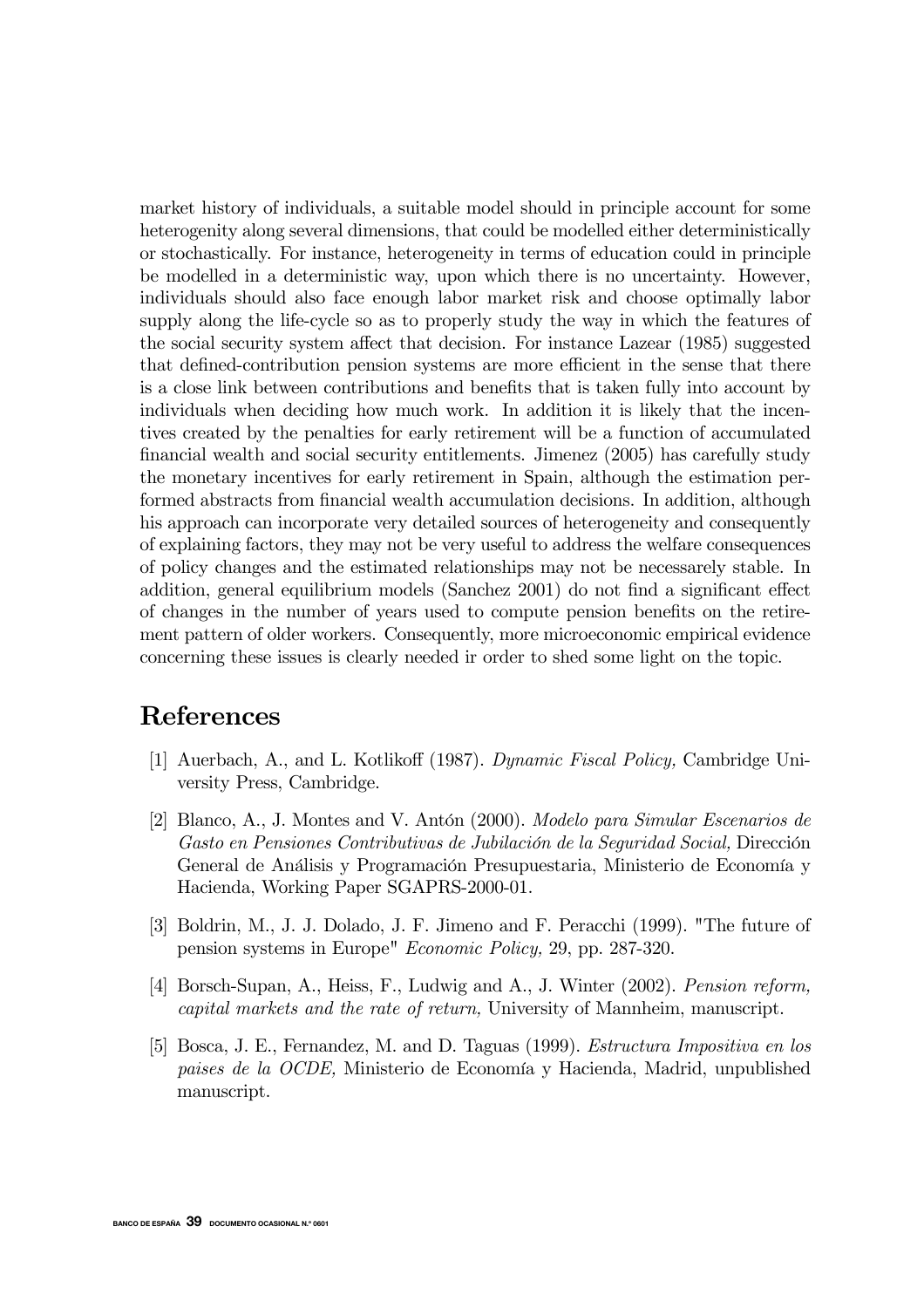- [6] Bosworth, B., and G. Burtless (2002). Pension reform in the presence of financial market risk, Center for Retirement Research at Boston College, Working Paper 2002-1.
- [7] Coronado, J. L., D. Fullerton and T. Glass (2000). The Progressivity of Social Security, NBER Working Paper 7520.
- [8] Da-Rocha, J. M., and F. X. Lores (2005). ¿Es urgente reformar la seguridad social?, Mimeo, Universidade de Vigo.
- [9] Deaton, A., P. O. Gourinchas and C. Paxson (1999). Social Security and Inequality over the Life Cycle, Princeton University, manuscrito.
- [10] De Nardi, M., S. Imrohoroglu and T. Sargent (1999). "Projected U.S. Demographics and Social Security", Review of Economic Dynamics, 2 (3), pp. 575-615.
- [11] Diaz-Saavedra, J. (2005). A Parametric Reform of the Spanish Public Pension System, Department of Business Administration, Universidad Carlos III de Madrid, manusript.
- [12] Feldstein, M. and J. Liebman (2000). "The Distributional Effects of an Investment-based Social Security System", in The Distributional Effects of Social Security and Social Security Reform, Martin Feldstein and Jeffrey B. Liebman (eds.), Chicago: University of Chicago Press, 2002.
- [13] Herce, J. A., and J. Alonso (2000). La Reforma de las Pensiones ante la Revisión del Pacto de Toledo, Colección Estudios Económicos, 19, Servicio de Estudios de La Caixa.
- [14] Imrohoroglu, S., and D. Joines (1995). "A life-cycle Analysis of Social Security", Economic Theory, 6, pp. 83-114.
- [15] Jimenez, S. (2005). Evaluating the labor supply effects of alternative refroms of the Spanish pension system, Mimeo, Universitat Pompeu Fabra.
- [16] Jimeno, J. F. (2000). El Sistema de Pensiones Contributivas en España: Cuestiones Básicas y Perspectivas en el Medio Plazo, FEDEA Working Paper 2000-15.
- $[17] (2003)$ . "La equidad intrageneracional de los sistemas de pensiones", Revista de Economía Aplicada, 33, XI, pp. 5-48.
- [18] Kotlikoff, L., K. Smetters and J. Walliser (2002). "Distributional Effects in a General Equilibrium Analysis of Social Security", in Martin Feldstein and Jeffrey Liebman (eds.) Distributional Aspects of Social Security Reform, National Bureau of Economic Research, University of Chicago Press.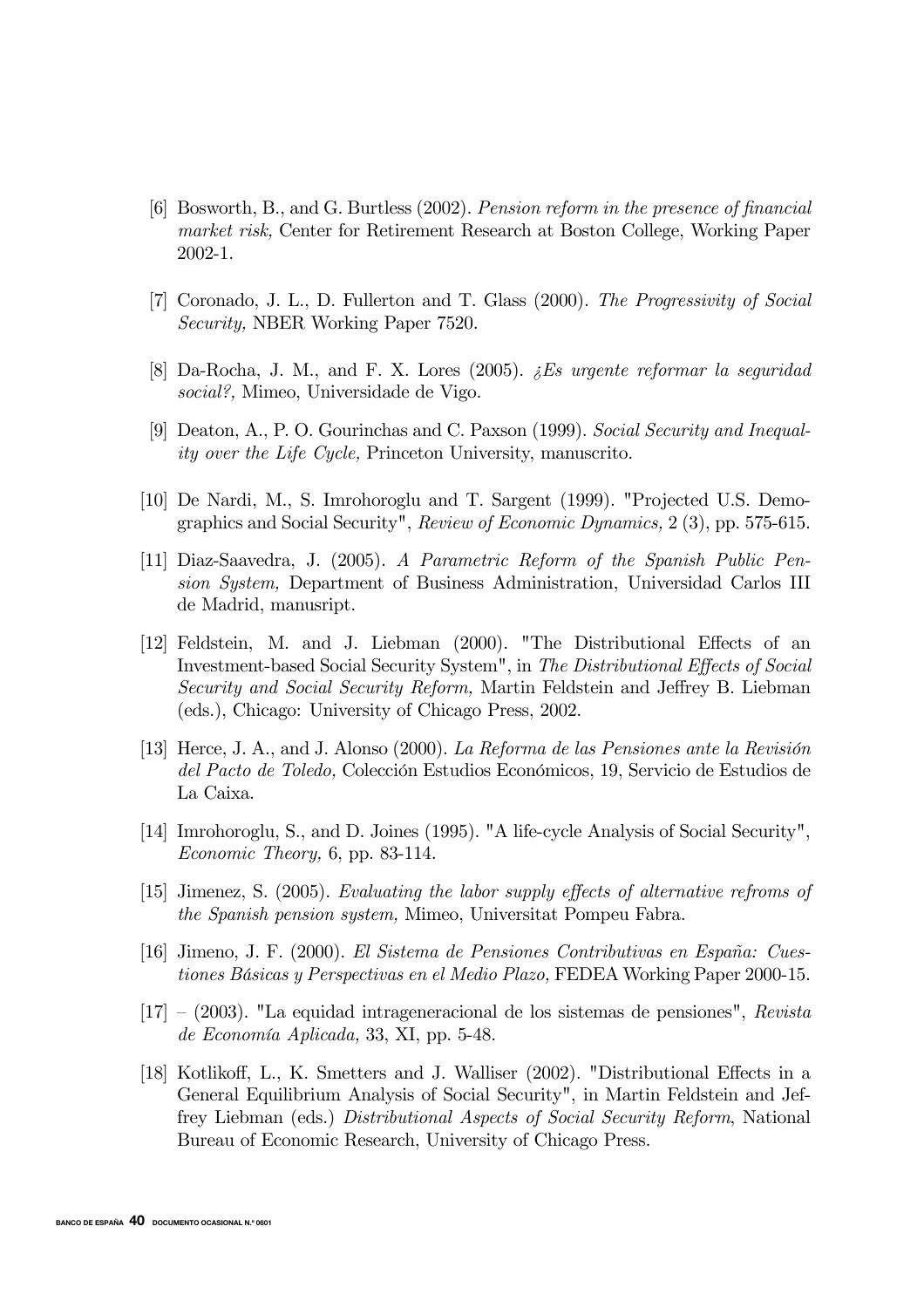- [19] Lazear, E. (1985). "Incentives Effects of Pensions" in David Wise (ed.), Pensions, Labor, and Individual Choice, National Bureau of Economic Research, University of Chicago Press.
- [20] Montero, M. (2000). "Estructura demografica y sistemas de pensiones. Un analisis de equilibrio general aplicado a la economia española", Investigaciones Economicas 24 (2).
- [21] OECD (2005). Ageing and Employment Policies, Synthesis Report, OECD, Paris.
- [22] Poterba, J. (2004). The Impact of population Aging on Financial Markets, Mimeo, MIT.
- [23] Puch, L., and O. Licandro (1997). "Are there any special features of the Spanish business cycle?", Investigaciones Economicas, XXI (2), pp. 361-394.
- [24] Rojas, J. A. (2005). "Life-cycle earnings, Cohort size effects and Social Security: A Quantitative Exploration", Journal of Public Economics, 89, pp. 465-485.
- [25] Roseveare, D., W. Leibfritz, D. Fore and E. Wurzel (1996). Ageing Populations, Pensions Systems and Government Budgets: Simulations for 20 OECD Countries, OECD Economics Department, Working Paper 168.
- [26] Sanchez-Martin, A. (2001). Endogenous Retirement and Public Pension System Reform in Spain, Working Paper 01-35, Universidad Carlos III de Madrid.
- [27] World Bank (1994). Averting the Old Age Crisis: Policies to Protect the Old and Promote Growth, World Bank: Washington.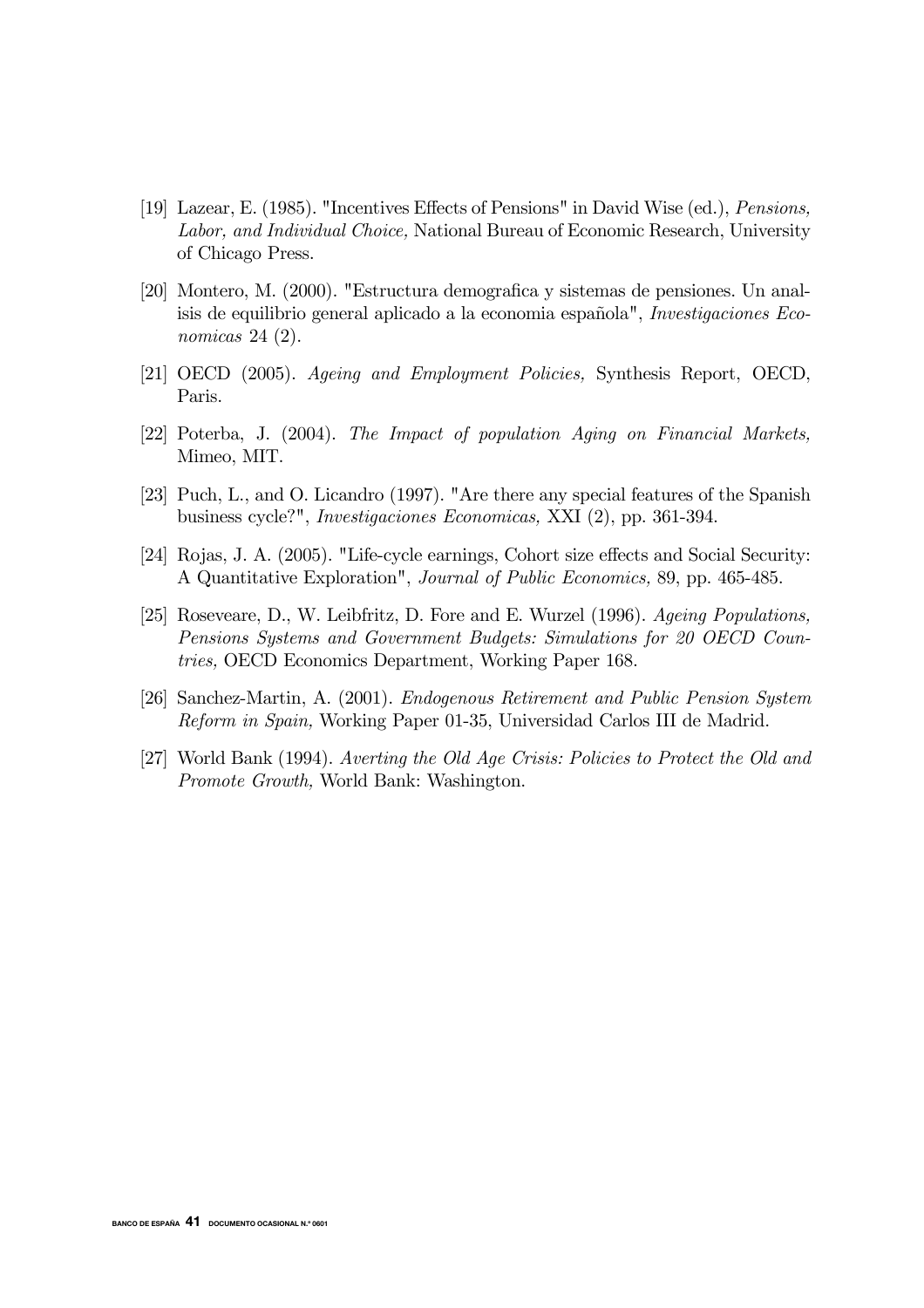#### BANCO DE ESPAÑA PUBLICATIONS

#### OCCASIONAL PAPERS

- 0301 GIANLUCA CAPORELLO AND AGUSTÍN MARAVALL: A tool for quality control of time series data. Program TERROR.
- 0302 MARIO IZQUIERDO, ESTHER MORAL AND ALBERTO URTASUN: Collective bargaining in Spain: an individual data analysis. (The Spanish original of this publication has the same number.)
- 0303 ESTHER GORDO, MARÍA GIL AND MIGUEL PÉREZ: Los efectos de la integración económica sobre la especialización y distribución geográfica de la actividad industrial en los países de la UE.
- 0304 ALBERTO CABRERO, CARLOS CHULIÁ AND ANTONIO MILLARUELO: An assessment of macroeconomic divergences in the euro area. (The Spanish original of this publication has the same number.)
- 0305 ALICIA GARCÍA HERRERO AND CÉSAR MARTÍN MACHUCA: La política monetaria en Japón: lecciones a extraer en la comparación con la de los EEUU.
- 0306 ESTHER MORAL AND SAMUEL HURTADO: Evolución de la calidad del factor trabajo en España.
- 0307 JOSÉ LUIS MALO DE MOLINA: Una visión macroeconómica de los veinticinco años de vigencia de la Constitución Española.
- 0308 ALICIA GARCÍA HERRERO AND DANIEL NAVIA SIMÓN: Determinants and impact of financial sector FDI to emerging economies: a home country's perspective.
- 0309 JOSÉ MANUEL GONZÁLEZ-MÍNGUEZ, PABLO HERNÁNDEZ DE COS AND ANA DEL RÍO: An analysis of the impact of GDP revisions on cyclically adjusted budget balances (CABS).
- 0401 J. RAMÓN MARTÍNEZ-RESANO: Central Bank financial independence.
- 0402 JOSÉ LUIS MALO DE MOLINA AND FERNANDO RESTOY: Recent trends in corporate and household balance sheets in Spain: macroeconomic implications. (The Spanish original of this publication has the same number.)
- 0403 ESTHER GORDO, ESTHER MORAL AND MIGUEL PÉREZ: Algunas implicaciones de la ampliación de la UE para la economía española.
- 0404 LUIS JULIÁN ÁLVAREZ GONZÁLEZ, PILAR CUADRADO SALINAS, JAVIER JAREÑO MORAGO AND ISABEL SÁNCHEZ GARCÍA: El impacto de la puesta en circulación del euro sobre los precios de consumo.
- 0405 ÁNGEL ESTRADA, PABLO HERNÁNDEZ DE COS and JAVIER JAREÑO: Una estimación del crecimiento potencial de la economía española.
- 0406 ALICIA GARCÍA-HERRERO AND DANIEL SANTABÁRBARA: Where is the Chinese banking system going with the ongoing reform?
- 0407 MIGUEL DE LAS CASAS, SANTIAGO FERNÁNDEZ DE LIS, EMILIANO GONZÁLEZ-MOTA AND CLARA MIRA-SALAMA: A review of progress in the reform of the International Financial Architecture since the Asian crisis.
- 0408 GIANLUCA CAPORELLO AND AGUSTÍN MARAVALL: Program TSW. Revised manual. Version May 2004.
- 0409 OLYMPIA BOVER: The Spanish Survey of Household Finances (EFF): description and methods of the 2002 wave. (There is a Spanish version of this edition with the same number.)
- 0410 MANUEL ARELLANO, SAMUEL BENTOLILA AND OLYMPIA BOVER: Paro y prestaciones: nuevos resultados para España.
- 0501 JOSÉ RAMÓN MARTÍNEZ-RESANO: Size and heterogeneity matter. A microstructure-based analysis of regulation of secondary markets for government bonds.
- 0502 ALICIA GARCÍA-HERRERO, SERGIO GAVILÁ AND DANIEL SANTABÁRBARA: China's banking reform: an assessment of its evolution and possible impact.
- 0503 ANA BUISÁN, DAVID LEARMONTH AND MARÍA SEBASTIÁ BARRIEL: An industry approach to understanding export performance: stylised facts and empirical estimation.
- 0504 ANA BUISÁN AND FERNANDO RESTOY: Cross-country macroeconometric heterogeneity in EMU.
- 0505 JOSÉ LUIS MALO DE MOLINA: Una larga fase de expansión de la economía española.
- 0506 VICTOR GARCÍA-VAQUERO AND JORGE MARTÍNEZ: Fiscalidad de la vivienda en España.
- 0507 JAIME CARUANA: Monetary policy, financial stability and asset prices.
- 0601 JUAN F. JIMENO, JUAN A. ROJAS AND SERGIO PUENTE: Modelling the impact of aging on Social Security expenditures.

| BANCODE ESPAÑA | Unidad de Publicaciones<br>Alcalá, 522; 28027 Madrid<br>Telephone +34 91 338 6363. Fax +34 91 338 6488<br>e-mail: Publicaciones@bde.es |
|----------------|----------------------------------------------------------------------------------------------------------------------------------------|
|                | www.bde.es                                                                                                                             |